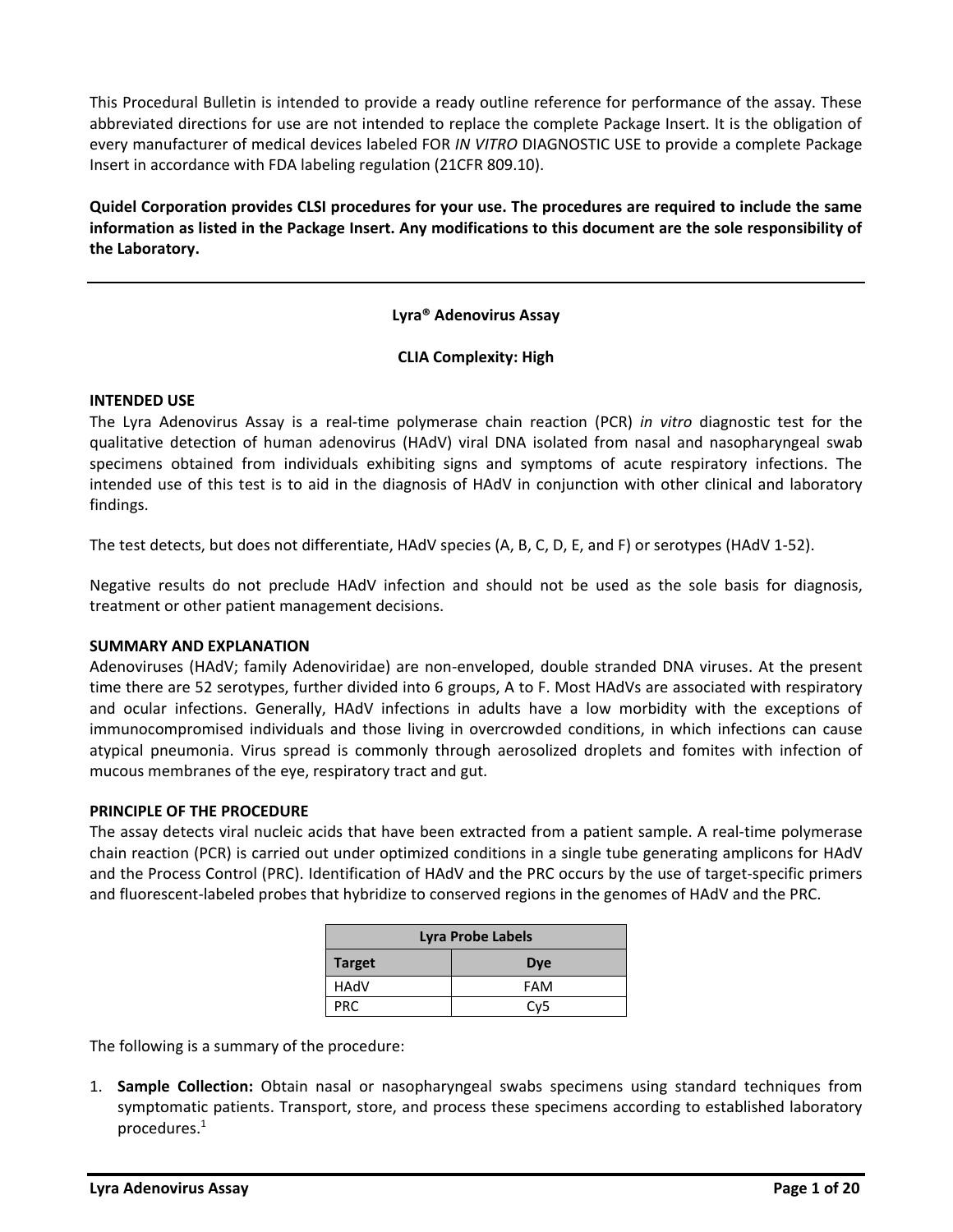- 2. **Nucleic Acid Extraction:** Extract nucleic acids from the specimens with the bioMérieux® NucliSENS® easyMAG® System following the manufacturer's instructions and using the appropriate reagents (See **Materials Required but Not Provided**). Use of other extraction systems with the Lyra Adenovirus Assay has not been validated. Validation of these other systems is the responsibility of the end user. Prior to the extraction procedure, add 20 µL of the PRC to each 180 µL aliquot of specimen. The PRC serves to monitor inhibitors in the extracted specimen, assures that adequate amplification has taken place, and confirms that the nucleic acid extraction was sufficient.
- 3. **Rehydration of Master Mix:** Rehydrate the lyophilized Master Mix using the Rehydration Solution. The Master Mix contains oligonucleotide primers, fluorophore and quencher-labeled probes targeting conserved regions of HAdV, as well as the PRC sequence.
- 4. **Nucleic Acid Amplification and Detection:** Add 15 µL of the rehydrated Master Mix to each plate well. Then add 5 µL of extracted nucleic acids (specimen with PRC) to the plate well. Place the plate into the Applied Biosystems® 7500 Fast or Applied Biosystems 7500 Fast Dx Real-Time PCR Instrument ("7500 Fast Dx Instrument").

Once the plate is added to the instrument, initiate the assay protocol. This protocol initiates amplification of the DNA target amplicons. The Lyra Adenovirus Assay is based on TaqMan® chemistry and uses an enzyme with reverse transcriptase, DNA polymerase, and 5'-3' exonuclease activities. During DNA amplification, this enzyme cleaves the probe bound to the complementary DNA sequence, separating the quencher dye from the reporter dye. This step generates an increase in fluorescent signal upon excitation by a light source of the appropriate wavelength. With each cycle, additional dye molecules are separated from their quenchers resulting in additional signal. If sufficient fluorescence is achieved by 45 cycles on the 7500 Fast or 7500 Fast Dx Instrument, the sample is reported as positive for the detected nucleic acid.

## **MATERIALS PROVIDED**

Cat. #M113 Detection Kit (96 Reactions) – Store at 2°C to 8°C

| Component                              | Quantity          |
|----------------------------------------|-------------------|
| <b>Rehydration Solution Part M5003</b> | 1 vial/kit 1.9 mL |
| Lyra Adenovirus Master Mix Part M5072  | 12 vials/kit,     |
| <b>Lyophilized Contents:</b>           | 8 reactions/vial  |
| DNA polymerase enzyme                  |                   |
| Primers and probes                     |                   |
| <b>dNTPs</b>                           |                   |
| <b>Stabilizers</b>                     |                   |
| Process Control (PRC) Part M5005       | 1 vial/kit 2.0 mL |
| Identity: MS2 Bacteriophage            |                   |

## **OPTIONAL MATERIALS**

■ External controls for HAdV (i.e. Lyra Adenovirus Control Set, #M110 which serves as an external processing and extraction control).

## **MATERIALS REQUIRED BUT NOT PROVIDED**

- $\blacksquare$  Micropipettors (range between 1 to 10  $\mu$ L and 100 to 1000  $\mu$ L)
- Non-aerosol pipette tips
- 7500 Fast Dx instrument or 7500 Fast (software version 1.4.1 or higher)
- 96 well PCR plate
- Optical plate films
- Plate centrifuge for ABI 96 well plate
- NucliSENS easyMAG software (version 2.0)
- NucliSENS easyMAG Buffers 1, 2, 3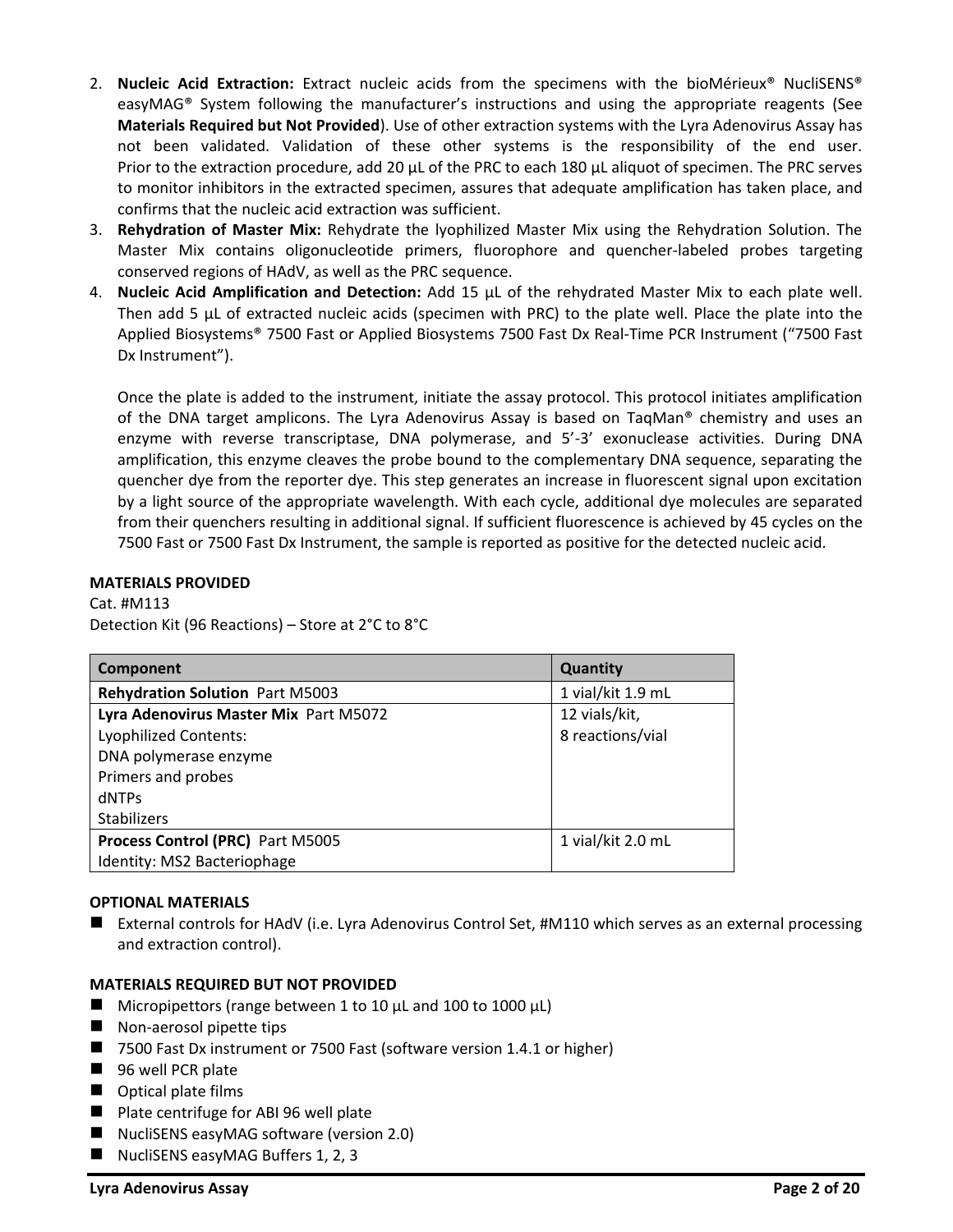- NucliSENS easyMAG Lysis Buffer
- NucliSENS easyMAG Silica Magnetic Beads
- NucliSENS easyMAG disposables
- Biohit pipettor

## **WARNINGS AND PRECAUTIONS**

- For *in vitro* diagnostic use.
- The assay has been validated using NucliSENS easyMAG software version 2.0 and 7500 Fast Dx Software version 1.4.1 or higher. Please contact Quidel Technical Support prior to modifying or upgrading beyond these versions of software.
- Performance characteristics of this test have been established with the specimen types listed in the **Intended Use Section** only. The performance of this assay with other specimen types or samples has not been evaluated.
- Use of nucleic acid extraction systems other than the NucliSENS easyMAG System has not been validated. Validation of these systems is the responsibility of the end-user.
- ◼ Using cycling conditions other than those indicated in the **Set Up of Thermocycler Program (7500 Fast Dx Instrument)** section may give erroneous results.
- Use of this product should be limited to personnel with sufficient training in PCR and RT-PCR techniques.
- Treat all specimen/samples as potentially infectious. Follow universal precautions when handling samples, this kit, and its contents.
- Proper sample collection, storage, and transport are essential for correct results.
- Store assay reagents as indicated on their individual labels.
- For accurate results, pipette carefully using only calibrated equipment.
- Thoroughly clean and disinfect all surfaces with a 10% bleach solution followed by molecular grade water.
- Use micropipettes with an aerosol barrier or positive displacement tips for all procedures.
- Avoid microbial and cross contamination of the kit reagents. Follow Good Laboratory Procedures.
- Do not mix reagents from kits with different lot numbers.
- Do not use reagents from other manufacturers with this kit.
- Do not use product after its expiration date.
- Proper workflow planning is essential to minimize contamination risk. Always plan laboratory workflow in a uni-directional manner, beginning with pre-amplification and moving through amplification and detection.
- Use dedicated supplies and equipment in pre-amplification and amplification areas.
- **Do not allow cross movement of personnel or equipment between areas.**
- Keep amplification supplies separate from pre-amplification supplies at all times.
- Do not open sample tubes or unseal plates post amplification.
- Dispose of amplified material carefully and in accordance with local laws and regulations in order to minimize the risk of amplicon contamination.
- Do not use supplies dedicated for reagent or sample preparation for processing target nucleic acid.
- $\blacksquare$  Testing should be performed in an area with adequate ventilation.
- Dispose of containers and unused contents in accordance with Federal, State and Local regulatory requirements.
- Wear suitable protective clothing, gloves, and eye/face protection when handling the contents of this kit.
- Wash hands thoroughly after handling.
- For additional information on hazard symbols, safety, handling and disposal of the components within this kit, please refer to the Safety Data Sheet (SDS) located at quidel.com.

# **STORAGE AND HANDLING OF KIT REAGENTS**

- Store the unopened kit at  $2^{\circ}$ C to  $8^{\circ}$ C until the expiration date listed on the outer kit box.
- The rehydrated Master Mix may be kept at room temperature or at 2°C to 8°C for up to 4 hours or at -20°C for up to 3 days.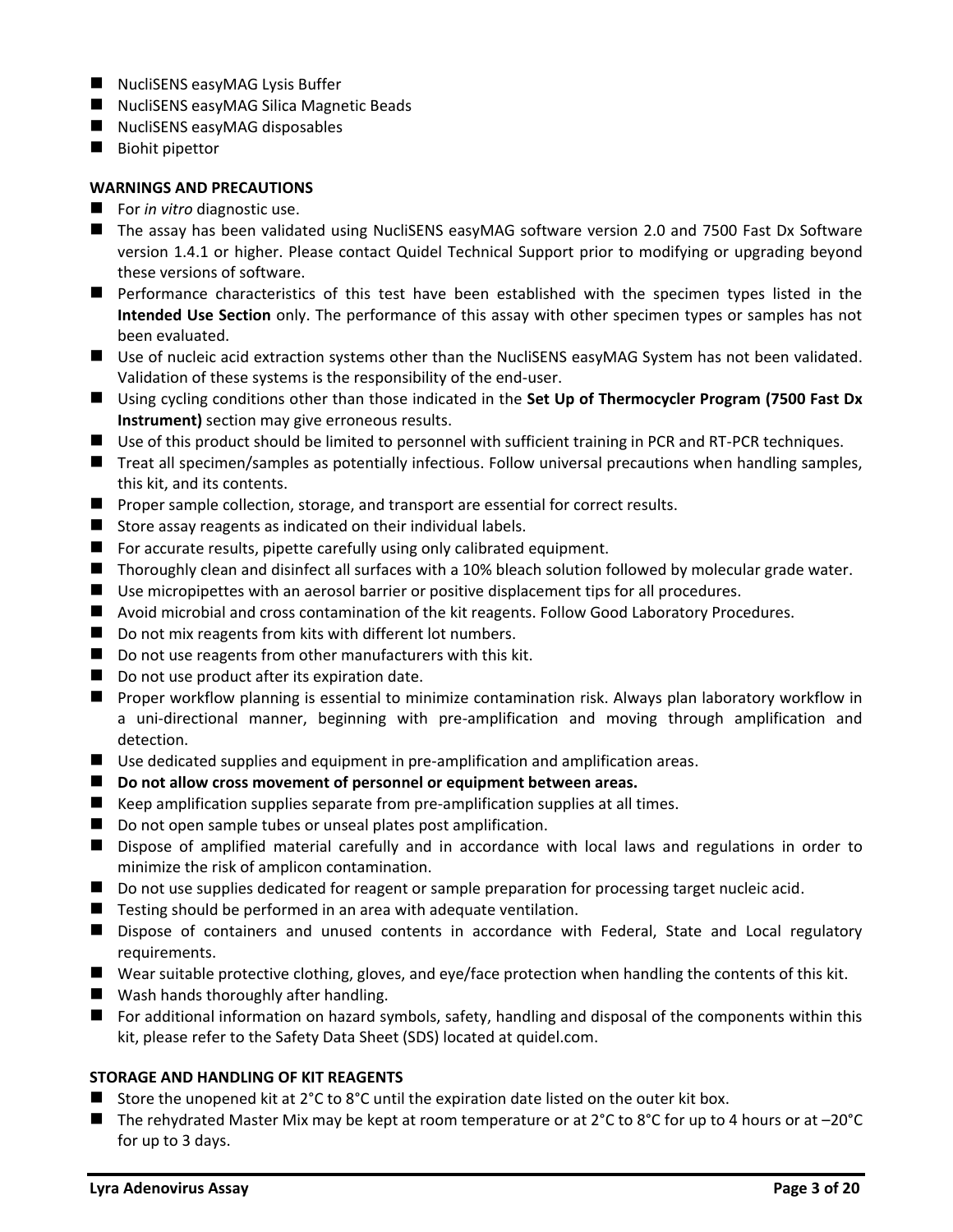■ The rehydrated Master Mix should be recapped, sealed with parafilm, and stored in an upright position. Protect the Master Mix from light during storage.

### **INDICATIONS OF INSTABILITY OR DETERIORATION OF REAGENTS**

Cloudiness of the Rehydration Solution may indicate deterioration of this reagent. Contact Quidel Technical Support for a replacement.

### **SPECIMEN COLLECTION, STORAGE, AND HANDLING**

Specimens used for the validation of the Lyra Adenovirus Assay were obtained using standard techniques from patients with upper respiratory tract infection symptoms. These specimens were collected, transported, stored, and processed according to CLSI M41-A. Briefly, samples should be transported refrigerated at  $2^{\circ}$ C to 8°C. Unextracted samples can be stored refrigerated (2°C to 8°C) or frozen at  $-20^{\circ}$ C for up to 7 days before processing.

A series of studies were preformed evaluating a number of routinely used viral transport medium at a volume of 2mL: M4, M4-RT, M5, M6, and UTM. No significant difference in assay performance was seen between the five different types of viral transport media.

### **NUCLEIC ACID EXTRACTS STORAGE**

Nucleic acid extracts can be stored at room temperature (20 $^{\circ}$ C to 25 $^{\circ}$ C), 2 $^{\circ}$ C to 8 $^{\circ}$ C, or at ≤–20 $^{\circ}$ C for up to 30 days. The extracted DNA is stable for up to three freeze/thaw cycles when stored at ≤–20°C.

### **SET UP OF NUCLEIC ACID EXTRACTION PROGRAM (NUCLISENS EASYMAG SYSTEM)**

**Note**: A HAdV positive processing/extraction control (i.e. Lyra Adenovirus Control Set, Cat. #M110 or previously characterized positive HAdV specimen) and a negative external control (i.e. viral transport media or previously characterized HAdV negative specimen) should be included in each extraction run.

- 1. Turn on the instrument and wait for instrument light to appear orange. Then switch on the computer/launch the NucliSENS easyMAG System software.
- 2. Barcode reagents after pressing the 'Instrument' and 'Reagent Inventory' buttons.

- 3. To enter samples, press the 'Daily Use' button, which will default to the 'Define Request' screen. Select the following settings:
	- a. Sample ID: Enter the **sample name** using the keyboard.
	- b. Matrix: Select **Other** from the drop-down menu.
	- c. Request: Select **Generic** from the drop-down menu.
	- d. Volume (mL): Select **0.200** from the drop-down menu.
	- e. Eluate (µL): Select **50** from the drop-down menu.
	- f. Type: Primary
	- g. Priority: Normal
- 4. Upon pressing the 'Save' button, the sample will appear in the 'Unassigned Sample' window on the

left side of the screen. Press the 'Enter New Extraction Request' button, and repeat the process for additional samples. Alternatively, multiple samples can be entered by pressing the 'Auto Create New



Extraction Requests' **Extraction.**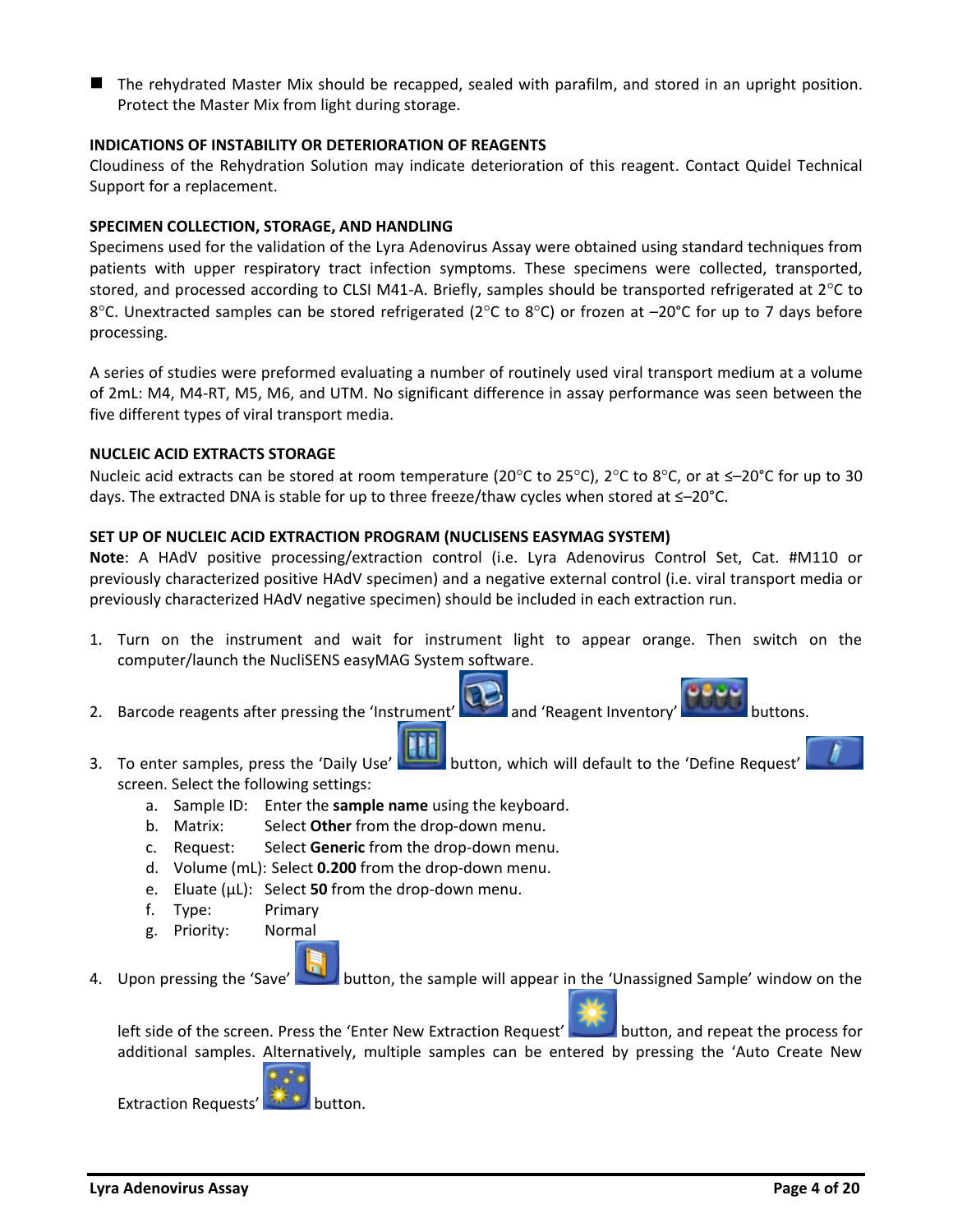5. Once all samples are created, go to 'Organize Runs' by clicking on the intermedicon near the top of the page.

Create a run by pressing the 'Create Run' button. Enter a run name, or use the default.

6. Add samples to the run by using the 'Auto Fill Run' button (auto fills up to 24 samples from the 'Unassigned Sample list' on the left-hand side of the screen). Alternatively, individual samples may be

moved into and out of the run by using the left and right 'Positioning icons' after selecting the appropriate sample. The sample order within the run may be changed using the 'Move Extraction

Request Up/Down' buttons .

- 7. Obtain 1 to 3 (for 8 to 24 samples, respectively) sample vessel(s), and add 20 µL of PRC to each sample well used.
- 8. Add 180 µL of each sample to the appropriate well as designated.
- 9. Go to 'Load Run' by pressing the button near the top of the screen. Insert tips and sample vessel(s) into the instrument.
- 10. Enter the barcode(s) of the sample vessel(s).
- 11. Enter the barcode(s) of silica beads to be used.
- 12. Assign silica beads to samples as follows:
	- a. Click the reagents symbol (number 1 in the picture below). The lot number of the silica beads should appear below the Silica tab (number 2 in the picture below).
	- b. Highlight and select the samples for which beads need to be assigned (number 3 in the picture below).



- c. Click the positioning icon (number 4 in the picture below) to assign the silica lot number to the selected samples.
- d. If the bead symbol (to the right of number 5 in the picture below) is selected, the silica bead lot number should be displayed for each sample.

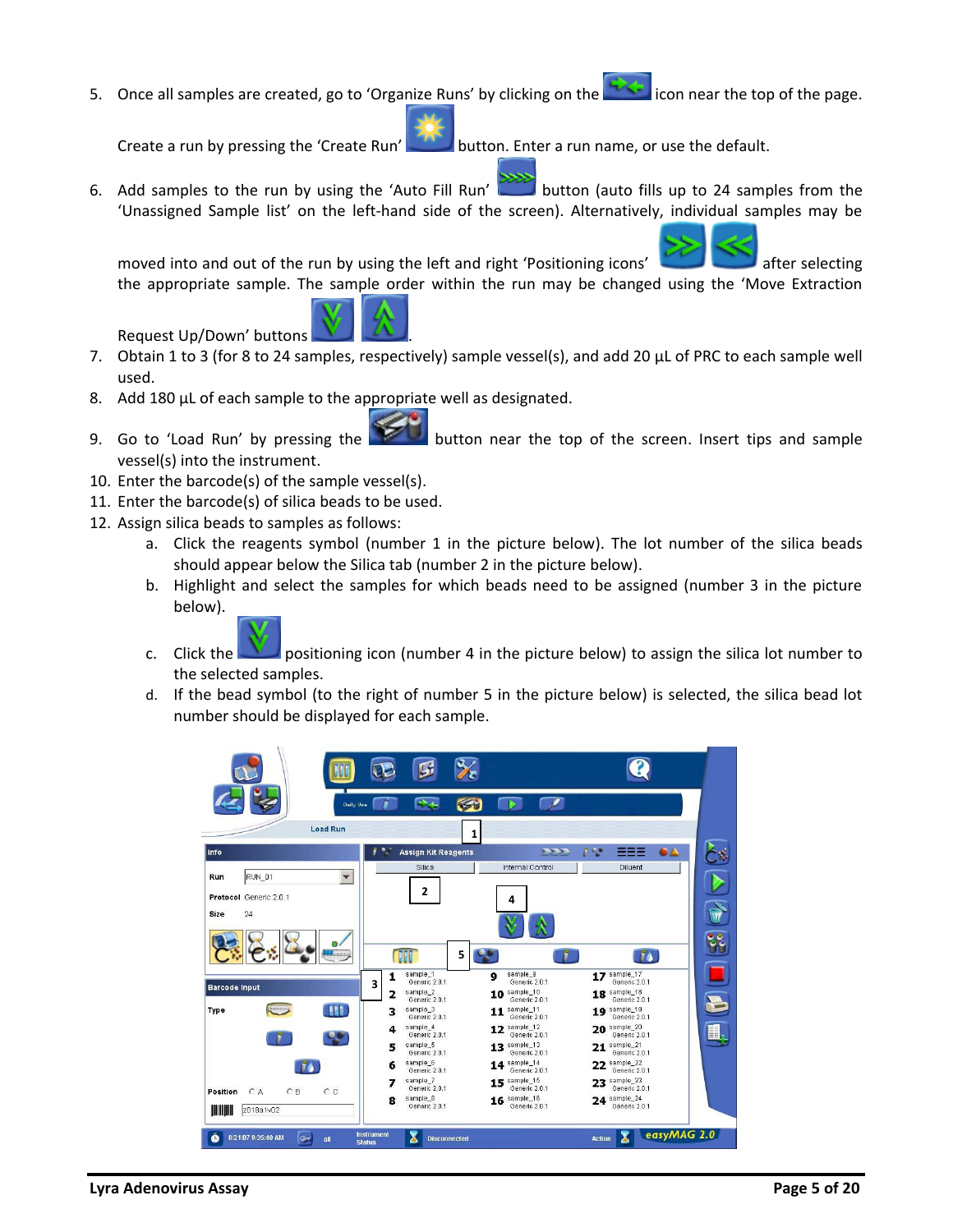

- 13. Print work list by touching 'Load Run' icon followed by pressing the 'Print Work List' icon .
- 14. Press the 'Dispense Lysis' button. The on-board lysis will take approximately 12 minutes to complete.
- 15. For each sample vessel, prepare magnetic particles using the Biohit pipettor and tips for up to eight reactions as follows:
	- a. Using 1 tip and Program 1, aspirate 550 µL nuclease-free water and dispense into a 1.5 mL DNAse/RNAse free microfuge tube.
	- b. Vortex the magnetic silica. Using 1 tip and Program 1, aspirate 550 µL of magnetic silica, dispense into the water and mix by vortexing.
	- c. Using 1 tip and Program 2, aspirate 1050  $\mu$ L of the magnetic silica mixture and dispense 25  $\mu$ L back into the same tube.
	- d. Dispense 125 µL magnetic silica mixture 8 times into 8 wells of an ELISA strip plate. Discard tip.
	- e. After Lysis is complete (Note: the 'Instrument Status' at the bottom of the screen must be '**IDLE**'!), using 8 tips and Program 3, aspirate 100 µL of magnetic silica mixture from the strip wells, then dispense 100 µL of magnetic silica mixture into the strip wells, and aspirate 100 µL of magnetic silica mixture into the strip wells again to mix the solution.
	- f. Insert tips into liquid within the sample vessels. Aspirate 800  $\mu$ L, then dispense 900  $\mu$ L of magnetic silica mixture back into the vessel. Aspirate 1000 µL of magnetic silica mixture from the vessel, and dispense 1000 µL of magnetic silica back into the vessel. Repeat aspiration / dispensing of 1000 µL two more times.



- 16. Close the instrument, and press the 'Start' button to begin the run.
- 17. Upon completion of the run, transfer purified nucleic acid to nuclease-free tubes. Eluates can be stored at room temperature (20°C to 25°C), 2°C to 8°C, or at  $\leq$ -20°C for 1 month. The extracted DNA is stable for up to three freeze/thaws cycles when stored at –20°C.

## **SET UP OF THERMOCYCLER PROGRAM**

## **7500 Fast and 7500 Fast Dx Instrument**

- 1. Launch the 7500 Fast and 7500 Fast Dx Software package (version 1.4.1 or higher).
- 2. The **Quick Startup document** dialog window will open. Select the **Create New Document** button to start the **New Document Wizard**. Follow the steps below to initiate the Lyra Adenovirus Assay protocol.
	- a.Define Document: Most of the following should be the default setting. If not, change accordingly.
		- i. Confirm or enter the following information:

| Assay:             | <b>Standard Curve (Absolute Quantitation)</b> |  |
|--------------------|-----------------------------------------------|--|
| <b>Container:</b>  | 96-Well Clear                                 |  |
| Template:          | <b>Blank Document</b>                         |  |
| <b>Run Mode:</b>   | <b>Fast 7500</b>                              |  |
| Operator:          | your operator name                            |  |
| <b>Comments:</b>   | SDS v1.4.1                                    |  |
| <b>Plate Name:</b> | 'Lyra HAdV'                                   |  |

- ii. Select the **Next** button.
- iii. Select Detectors: New detectors for HAdV and the PRC, must be added. For each target, select the **New Detector** button to open the **New Detector** pop-up window. Alternatively, use the **Create Another** button from within the **New Detector** pop-up window for the last two detectors. Enter the following information for each detector: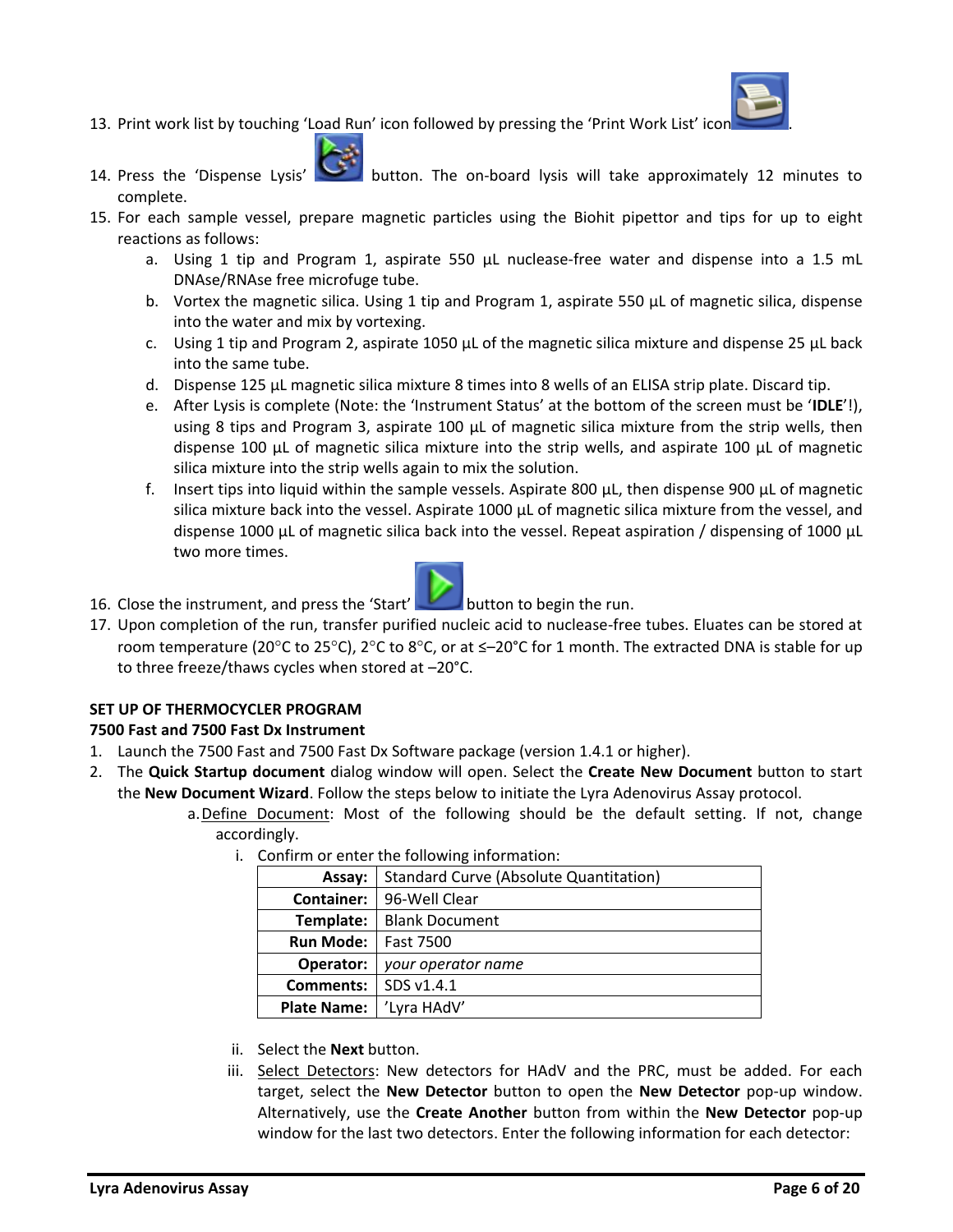| <b>Name</b> | Reporter<br><b>Dve</b> | Quencher<br><b>Dve</b> | Color    |
|-------------|------------------------|------------------------|----------|
| HAdV        | FAM                    | (none)                 | (Select) |
| PRC.        | Cy5                    | (none)                 | (Select) |

- iv. Select a unique color to represent each detector.
- v. Highlight the new detectors and add to the **Detectors in Document** column using the **Add** button.
- vi. Select **(none)** from the **Passive Reference** drop-down menu.
- vii. Select the **Next** button.
- viii. Select the **Finish** button without setting any wells.
- b.The wizard will close, and the software will open, starting with the **Setup** tab. This will show the sample plate that was set up during the quick start. For the initial set up, nothing needs to be changed here.
- c.Define the Thermocycler Protocol:
	- i. Select the **Instrument** tab to set up the Lyra Adenovirus Assay cycling times and temperatures.
	- ii. Under **Thermal Profile** there should be a default 2-stage protocol (see figure below). Each stage will have 3 user-editable text boxes. The top box value represents the number of reps or cycles for that stage. The middle box value represents the temperature (˚C), and the lowest box value represents the time (minutes: seconds).

| Thermal Cycler Protocol                   |                                                                        |
|-------------------------------------------|------------------------------------------------------------------------|
| <b>Thermal Profile</b>                    | Auto Increment   Ramp Rate                                             |
| Stage 1<br>Stage 2<br>Reps: 1<br>Reps: 40 |                                                                        |
| 95.0<br>95.0<br>0:03<br>0:20              | 60.0<br>0:30                                                           |
| Add Hold<br>Add Cycle<br>Settings         | Add Step<br>Add Dissociation Stage<br>Help<br><b>Delete</b>            |
| Sample Volume (µL):                       | 20                                                                     |
| Run Mode                                  | E Expert Mode Select/View Filters<br>Fast 7500<br>$\blacktriangledown$ |
| Data Collection:                          | Stage 2, Step 2 (60.0 @ 0:30)                                          |
|                                           |                                                                        |

- iii. Make the following changes to the default **Thermal Cycler Protocol**:
	- 1. Stage 1
		- a. Reps: 1
		- b. Temp: 55
		- c. Time: 5:00
	- 2. Select the bar between Stage 1 and Stage 2. Select the **Add Hold** button to add another stage.
	- 3. Stage 2
		- a. Reps: 1
		- b. Temp: 60
		- c. Time: 5:00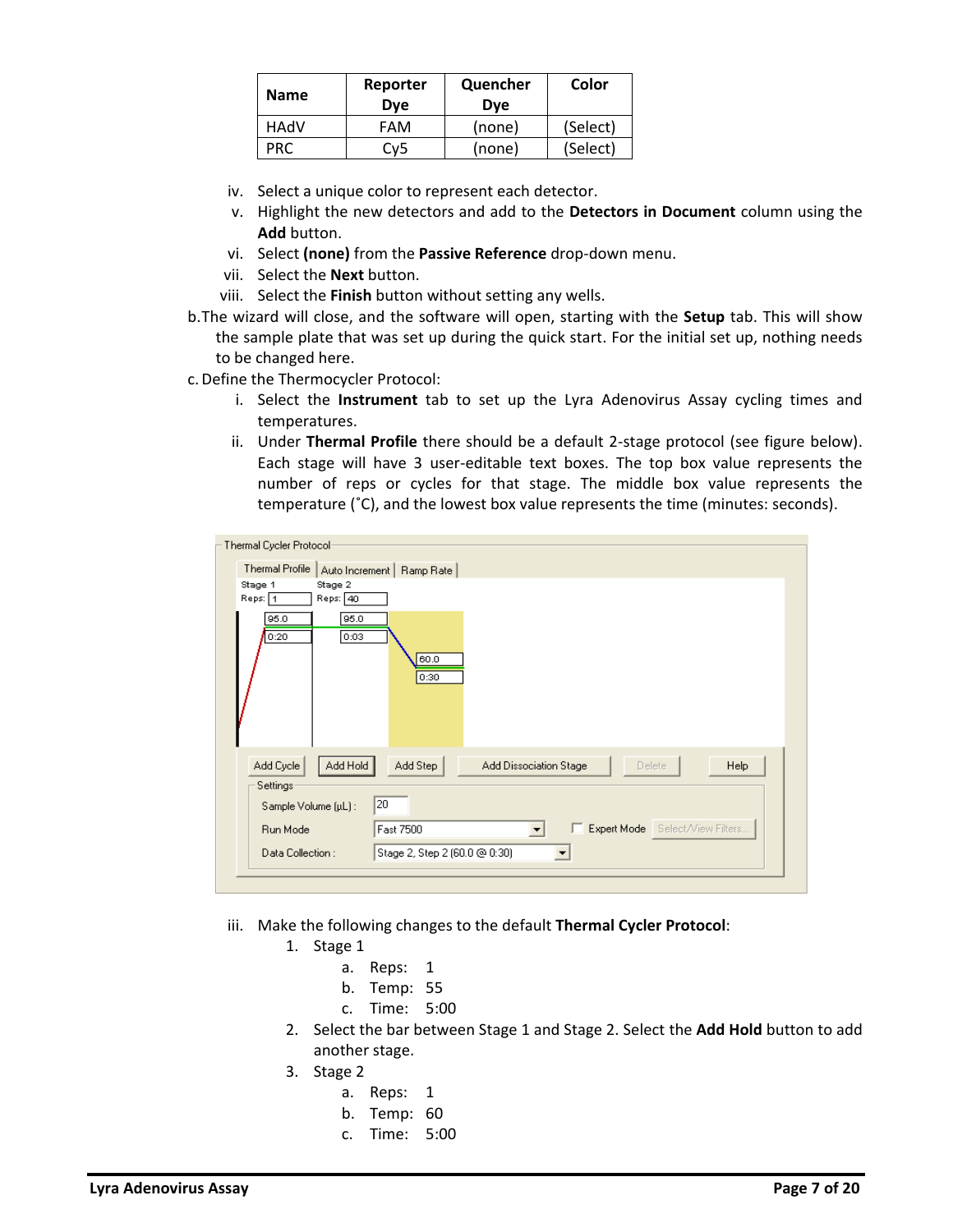- 4. Select the bar between Stage 2 and Stage 3. Select the **Add Hold** button to add another stage.
- 5. Stage 3
	- a. Reps: 1
	- b. Temp: 65
	- c. Time: 5:00
- 6. Stage 4 (2-Step Amplification Stage)
	- a. Reps: 10
	- b. Step 1
		- i. Temp: 92
		- ii. Time: 0:05
	- c. Step 2
		- i. Temp: 57
		- ii. Time: 0:40
- 7. Select the bar to the right of Stage 4. Select the **Add Cycle** button to add another stage.
- 8. Stage 5 (2-Step Amplification Stage)
	- a. Reps: 35
	- b. Step 1
		- i. Temp: 92
		- ii. Time: 0:05
	- c. Step 2
		- i. Temp: 57
		- ii. Time: 0:40
- 9. If a wrong stage is added, the stage may be removed by pressing the **Delete** button after highlighting the stage between the vertical lines.
- iv. Under **Settings,** enter the following:

| Sample Volume (µL):   20 (default)                      |                                                  |  |
|---------------------------------------------------------|--------------------------------------------------|--|
|                                                         | Run Mode:   7500 Fast (default)                  |  |
|                                                         | Data Collection:   Stage 5, Step 2 (57.0 @ 0:40) |  |
| NOTE: Do not check the check box next to 'Expert Mode.' |                                                  |  |

## v. A figure of the final protocol is shown below

*\*Note that, according to this protocol, the 7500 Fast and 7500 Fast Dx Instrument will perform 45 cycles. It is programmed, however, to only capture data from the last 35 cycles. Therefore, the end result (and the results interpretation table shown below) will show Cts values between 1 and 35 only.*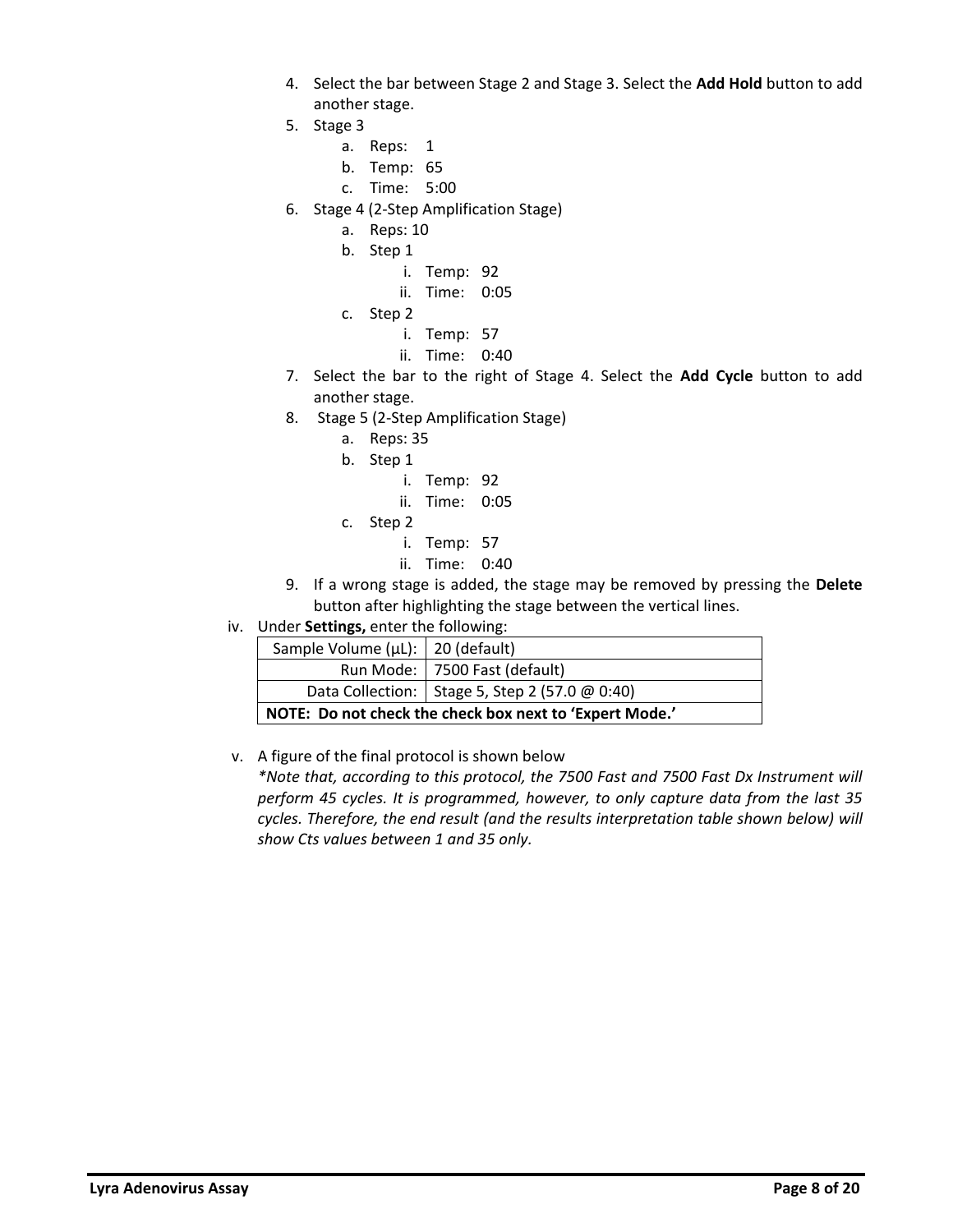| Thermal Cycler Protocol<br><b>Thermal Profile</b> | Auto Increment     | Ramp Rate                     |                              |                                 |  |
|---------------------------------------------------|--------------------|-------------------------------|------------------------------|---------------------------------|--|
| Stage 1<br>Reps: 1                                | Stage 2<br>Reps: 1 | Stage 3<br>Reps: 1            | Stage 4<br>Reps: 10          | Stage 5<br>Reps: 35             |  |
| 55.0<br>5:00                                      | 60.0<br>5:00       | 65.0<br>5:00                  | 92.0<br>0:05<br>57.0<br>0:40 | 92.0<br>0:05<br>57.0<br>0:40    |  |
| Add Cycle<br>Settings                             | Add Hold           | Add Step                      | Add Dissociation Stage       | Help<br>Delete                  |  |
| Sample Volume (µL):                               | 20                 |                               |                              |                                 |  |
| Run Mode                                          |                    | Fast 7500                     |                              | Expert Mode Select/View Filters |  |
| Data Collection:                                  |                    | Stage 5, Step 2 (57.0 @ 0:40) |                              |                                 |  |
|                                                   |                    |                               |                              |                                 |  |

d.Set threshold for each analyte as follows (see figure below):

- i. Select the **Results** tab.
- ii. Select the **Amplification Plot** tab.
- iii. Select HAdV from the **Detector** tab in the top right corner.
- iv. In the **Analysis Settings** block, set the **Threshold** to **6.5e+004.**
- v. Select the **Auto Baseline** radio button.
- vi. Repeat iii-v for PRC, setting the **Threshold** to **2.7e+004.**

| Data: Delta Rn vs Cycle $\vert \mathbf{v} \vert$<br>Detector: Adeno<br>Line Color: Well Color | Data: Delta Rn vs Cycle<br>Detector: PRC<br>▾╎<br>Line Color: Well Color |
|-----------------------------------------------------------------------------------------------|--------------------------------------------------------------------------|
| <b>Analysis Settings</b>                                                                      | Analysis Settings                                                        |
| Auto Ct                                                                                       | C Auto Ct                                                                |
| Manual Ct                                                                                     | <b>C</b> Manual Ct                                                       |
| Threshold: 6.5e+004                                                                           | Threshold: 2.7e+004                                                      |
| Auto Baseline                                                                                 | Auto Baseline                                                            |
| Manual Baseline:                                                                              | Manual Baseline:                                                         |
| Start (cycle): Auto                                                                           | Start (cycle): Auto                                                      |
| End (cycle): Auto                                                                             | End (cycle): Auto                                                        |
| Analyze                                                                                       | Analyze                                                                  |
| Help                                                                                          | Help                                                                     |

- e.Save the new protocol as a template for future uses.
	- i. At the top of the screen select **File** and then **Save As.**
	- ii. **Save In:** D:\Applied Biosystems\7500 Fast System\Templates\.
	- iii. **File name:** 'Lyra HAdV.'
	- iv. **Save as type:** 'SDS Templates (\*.sdt).'
- f. Exit the software.

### **ASSAY PROCEDURE**

Run the following procedures at the controlled room temperature of 20 $^{\circ}$ C to 25 $^{\circ}$ C.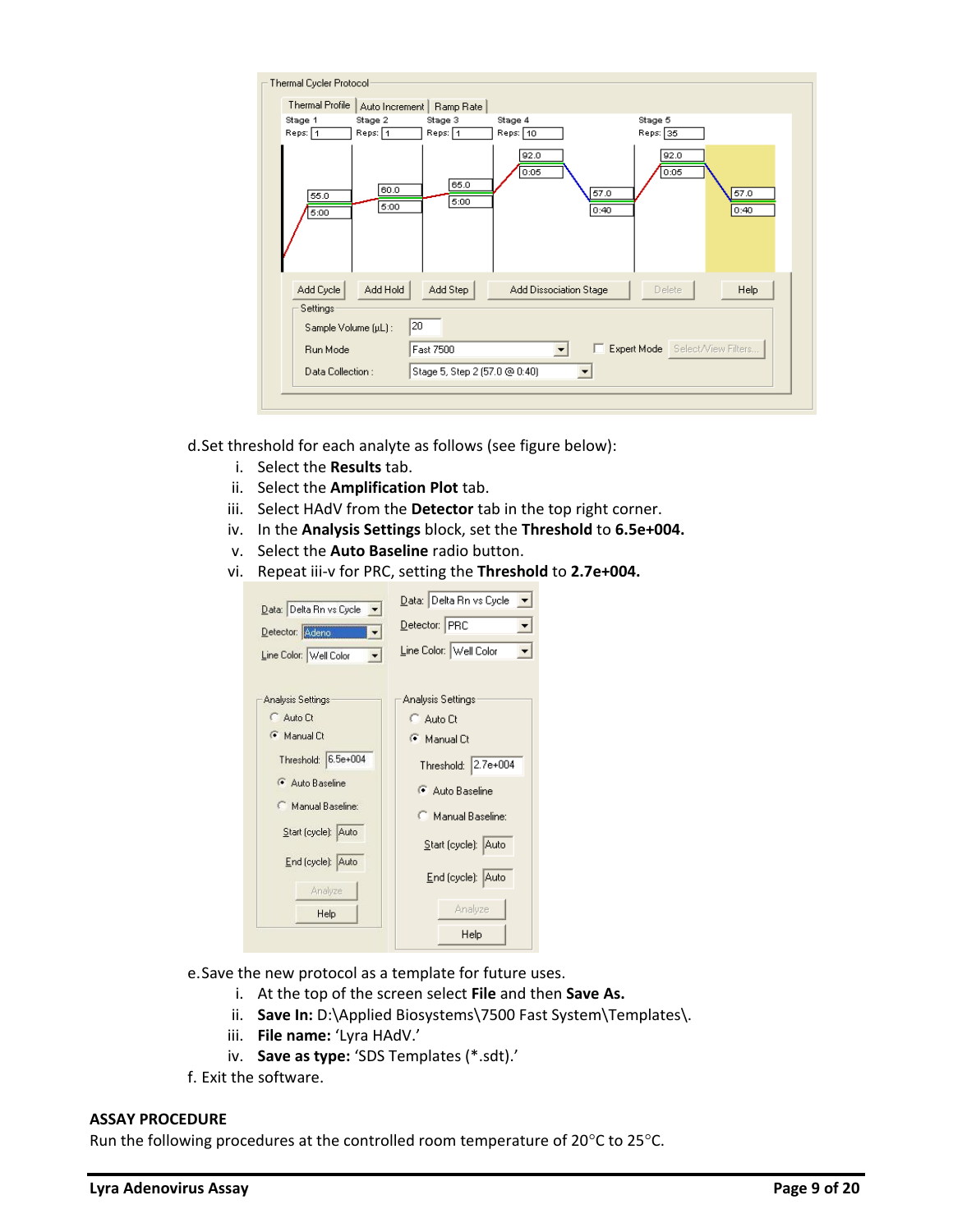### **Nucleic Acid Extraction Procedure**

Refer to the section titled: Set Up of Nucleic Acid Extraction Program NucliSENS easyMAG System (above).

- 1. Add 20 µL of the PRC to the sample extraction well.
- 2. Add 180 µL of patient sample or external control to a sample extraction well.
- 3. Follow extraction procedure as per manufacturer's instructions.
- 4. Eluates can be stored at room temperature (20 $^{\circ}$ C to 25 $^{\circ}$ C), 2 $^{\circ}$ C to 8 $^{\circ}$ C, or at  $-20^{\circ}$ C for 1 month. The extracted DNA is stable for up to three freeze/thaws cycles when stored at –20°C.

#### **Master Mix Rehydration Procedure**

- 1. Determine the number of specimens to be tested, and obtain the correct number of eight-test lyop**h**ilized Master Mix vials for testing.
- 2. Return unused reagents to the appropriate storage conditions.
- 3. Open Master Mix carefully to avoid disruption of the pellet.
- 4. Add 135 µL of Rehydration Solution to the Master Mix.
- 5. Place vial at room temperature for 1-2 minutes to allow rehydration of pellet.
- 6. Gently pipette up and down 2-3 times (avoiding the formation of bubbles) prior to dispensing into the first plate well.

**Note:** The volume of the rehydrated Master Mix is sufficient for eight reactions.

**Note:** The rehydrated Master Mix may be kept at room temperature for up to 4-hours or at 2°C to 8°C or ≤–20°C for up to 3 days (see Storage and Handling of Kit Reagents section for additional storage options).

#### **PCR Set-up Procedure**

- 1. Add 15 µL of the rehydrated Master Mix to each plate well.
- 2. Add 5 µL of extracted nucleic acid (specimen with the PRC) into the plate wells. Mixing of reagents is not required.

**Note:** Use a micropipettor with a new non-aerosol tip with each extracted specimen.

3. Seal the plate.

**Note:** Quidel suggests each thermocycler run should include a well with a HAdV external positive control and a negative control (containing a PRC). Run controls in keeping with Local, State, and/or Federal regulations or accreditation requirements and your laboratory's standard quality control procedures.

- 4. Centrifuge the plate for a minimum of 15 seconds. Ensure that all liquid is at the bottom of the tube.
- 5. Insert plate into the thermocycler.

#### **Amplification Protocol –7500 Fast and 7500 Fast Dx Instrument**

- 1. Switch on 7500 Fast and 7500 Fast Dx Instrument.
- 2. Launch the 7500 Fast and 7500 Fast Dx Software package (version 1.4.1 or higher).
- 3. The **Quick Startup document** dialog window will open.
- 4. Click on **Create a new document.**
- 5. Most of the following should be the default setting. If not, change accordingly.

| Assay:      | <b>Standard Curve (Absolute Quantitation)</b> |
|-------------|-----------------------------------------------|
| Container:  | 96-Well Clear                                 |
| Template:   | Lyra HAdV                                     |
| Run Mode:   | <b>Fast 7500</b>                              |
| Operator:   | your operator name                            |
| Comments:   | SDS v1.4.1 (add more if needed)               |
| Plate Name: | YYMMDD-Lyra HAdV                              |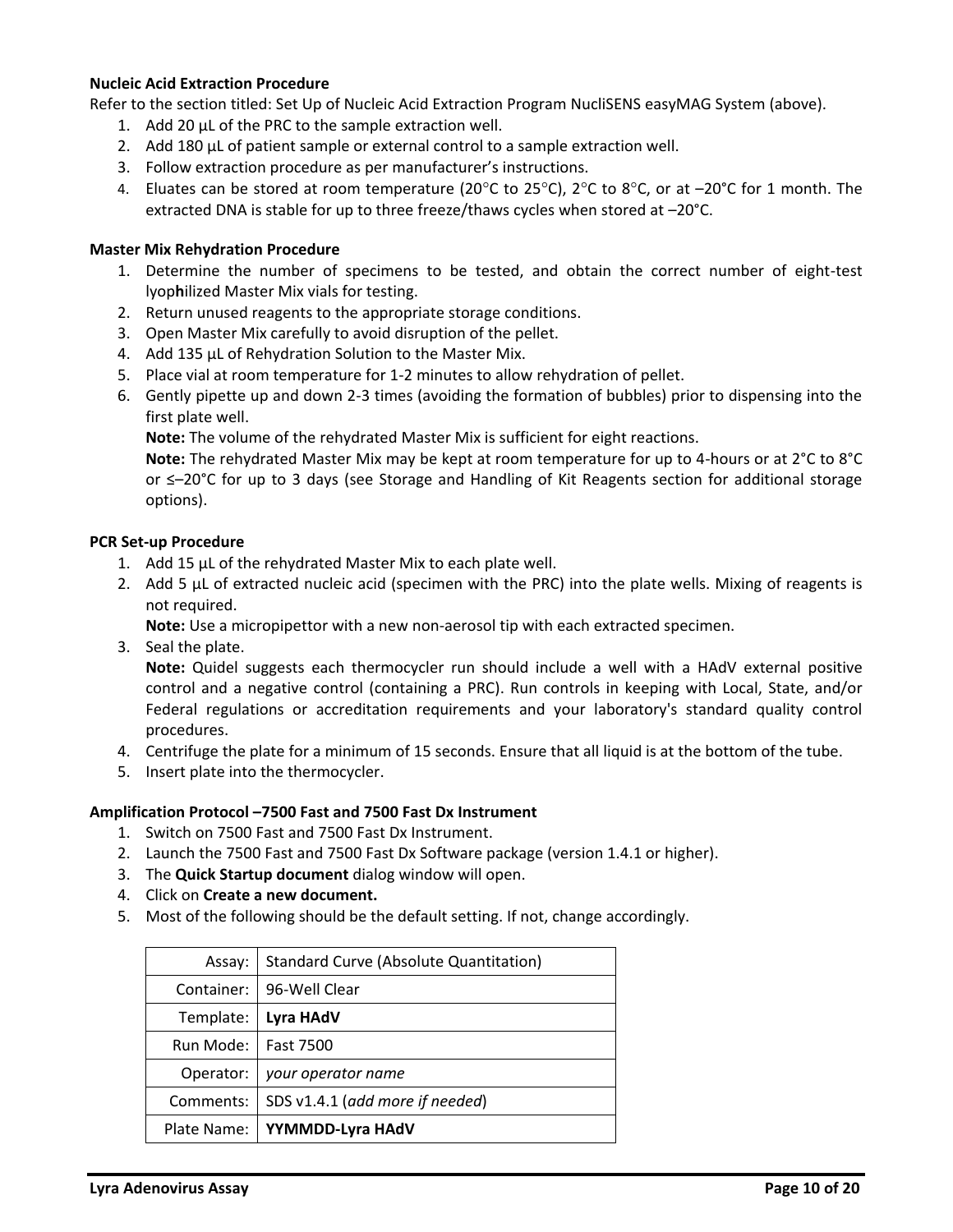- 6. Set Up Sample Plate:
	- a. Under the **Setup** and **Plate** tabs the plate setup will appear.
	- b. Select all wells that will contain sample, right-click and select the **Well Inspector** from the dropdown menu. When the **Well Inspector** pop-up window opens, select the detectors for HAdV and PRC.
	- c. Use the **Well Inspector** to enter the sample names. Patient IDs may be entered in the **Well Inspector** window; however, it is recommended that this is done prior to resuspending the lyophilized master mix, post run, or using the import function to minimize the time the PCR reactions will sit at room temperature prior to starting the run.
	- d. Save the run as **YYMMDD-Lyra HAdV.sds**.
	- e. A window will open asking for the "Reason for change of entry". Enter "**Setup**" and any other comments relevant to the run.
- 7. Starting the PCR:
	- a. Select the **Instrument** tab.
	- b. Insert the 96 well PCR plate into the machine.
	- c. Under **Instrument Control**, select the **Start** button to initiate the run.
- 8. Post PCR:
	- a. **IMPORTANT:** When the run is finished, press OK. Analyze the data by pressing the **"Analyze"** button in the top menu, and save the file.
	- b. Save the file by pressing **Save Document** in the task bar. A window will open asking for the "Reason for change of entry". Enter "**Data analysis post run**" and any other comments relevant to the run.

| <b>Interpretation of the Lyra Adenovirus Assay Results</b>       |                          |                          |                                                                                                                                                                                                                                |  |
|------------------------------------------------------------------|--------------------------|--------------------------|--------------------------------------------------------------------------------------------------------------------------------------------------------------------------------------------------------------------------------|--|
| <b>Assay Result</b>                                              | Detector:<br><b>HAdV</b> | Detector:<br><b>PRC</b>  | <b>Interpretation of Results</b>                                                                                                                                                                                               |  |
| <b>HAdV Negative</b>                                             | Ct <5.0 or Ct >35.0      | 5.0≤ Ct ≤35.0            | No HAdV viral DNA detected; PRC Detected                                                                                                                                                                                       |  |
| HAdV<br>Positive                                                 | 5.0≤ Ct ≤35.0            | $N/A^*$                  | HAdV viral DNA detected                                                                                                                                                                                                        |  |
| Invalid                                                          | $Ct$ <1.0 or $Ct$ >35.0  | $Ct$ <1.0 or $Ct > 35.0$ | No HAdV viral DNA and no PRC detected;<br>invalid test.<br>Retest the same purified sample. If this test is<br>also invalid, re-extract and retest another<br>aliquot of the same sample or obtain a new<br>sample and retest. |  |
| Invalid                                                          | Undetermined             | Undetermined             | Not determined. Retest the same purified<br>sample. If the test is also invalid, re-extract<br>and retest another aliquot of the same<br>sample or obtain a new sample and retest.                                             |  |
| $^*$ No Ct value is required for the PPC to make a positive call |                          |                          |                                                                                                                                                                                                                                |  |

### **INTERPRETATION OF RESULTS**

 $\parallel$  No Ct value is required for the PRC to make a positive call.

## **QUALITY CONTROL**

The Lyra Adenovirus Assay incorporates several controls to monitor assay performance.

- 1. The PRC should be used during extraction and amplification in the assay. This control should be added to each sample aliquot prior to extraction (please refer to the section titled Principle of the Procedure for further information).
- 2. Commercially available external positive HAdV controls may be treated as a patient specimen and should be used in accordance with local, state, and/or federal regulations or accreditation requirements and your laboratory's standard quality control procedures. Previously characterized positive HAdV specimens may be used in lieu of a commercial HAdV control.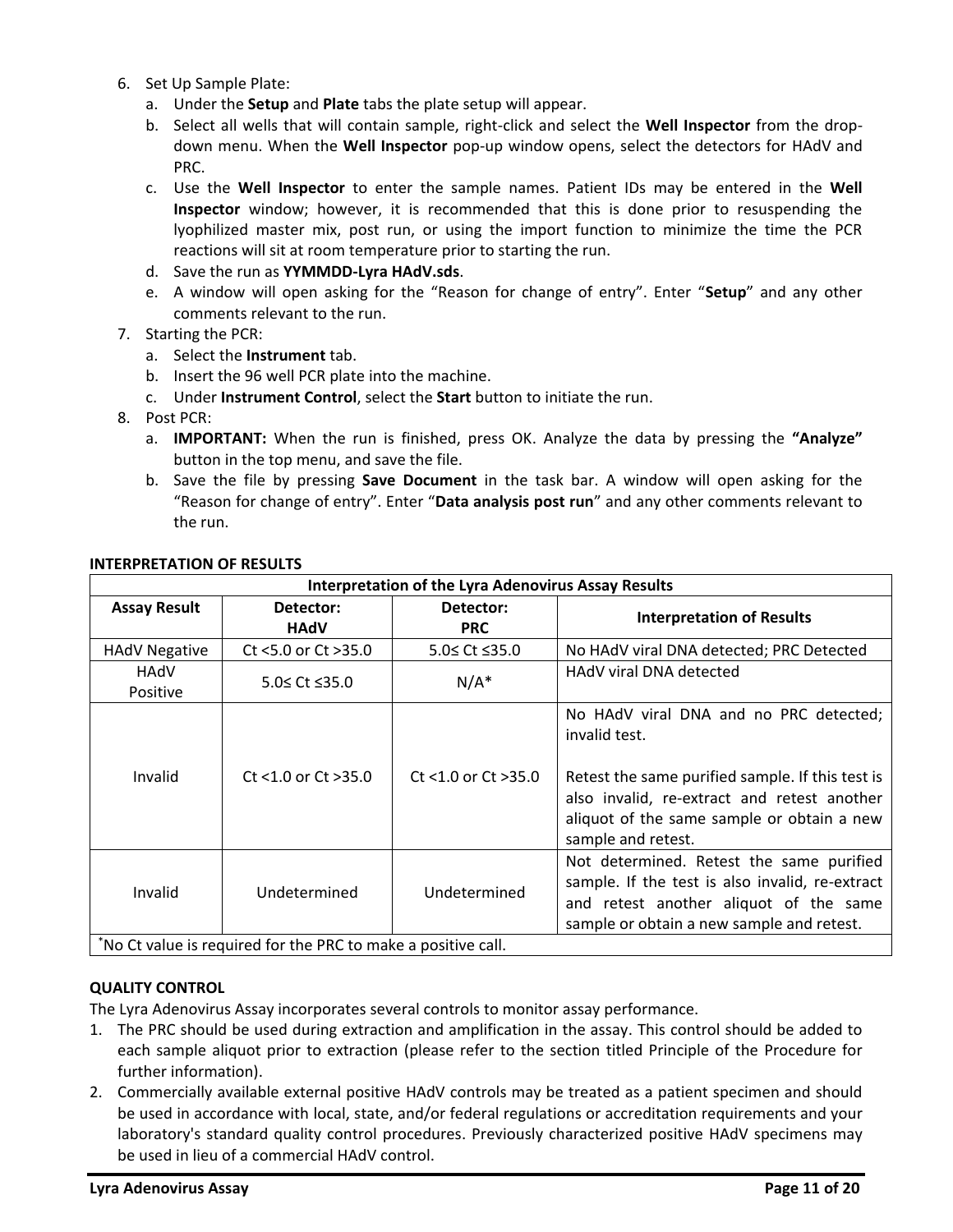3. Viral transport media (UTM, M4, M4-RT, M5, or M6) or previously characterized negative specimen (containing a PRC) may be used as an external negative control. This must be treated as a patient specimen and should be performed in accordance with Local, State, and/or Federal regulations or accreditation requirements and your laboratory's standard quality control procedures.

# **LIMITATIONS**

- This test does not differentiate HAdV serotypes or species. Additional testing is required if serotype or species differentiation is required.
- Negative results do not preclude infection with HAdV and should not be the sole basis of a treatment decision.
- Always include one negative control (containing a PRC) and at least one positive control in each amplification/detection run performed.
- Failure of controls (positive, negative, and/or PRC) invalidates the run and results should not be reported.
- If the positive control is not positive within the specified Ct range, but the negative control is valid, repeat testing should be done starting from the purified nucleic acid and using a new aliquot of the positive control. If repeat results are still invalid, results should not be reported and testing should be repeated from the original sample or a new sample should be collected and tested.
- If the PRC is not positive or the negative control is invalid, repeat testing should be done starting from the original sample using new aliquots of the PRC and negative control. If repeat results are still invalid, results should not be reported and a new sample should be collected and tested.
- Inhibitors present in the sample and/or errors in following the assay procedure may lead to false negative results.
- A trained health care professional should interpret assay results in conjunction with the patient's medical history, clinical signs and symptoms, and the results of other diagnostic tests.
- The performance of the assay has not been established in individuals who received nasally administered corticosteroids.
- The performance of the assay has not been established in individuals who received nasally administered Influenza vaccine.
- The effect of interfering substances has only been evaluated for the substances listed in the labeling. Interference by substances other than those described in the "Analytical Specificity – Interfering Substances" section below can lead to erroneous results.
- The effect of cross-reactivity and interference has only been evaluated with the microorganisms listed in the labeling. Cross-reactivity with respiratory tract organisms other than those listed in the "Microbial Cross-Reactivity and Interference" section below can lead to erroneous results.
- The analyte target of the assay (HAdV nucleic acid sequence) may persist *in vivo*, independent of virus viability. Detection of the analyte target does not imply that the corresponding virus is infectious, nor does it imply that the virus is the causative agent of clinical symptoms.
- The detection of a viral sequence is dependent upon proper specimen collection, handling, transportation, storage, and preparation (including extraction). Failure to observe proper procedures in any one of these steps can lead to incorrect results. There is a risk of false negative values resulting from improperly collected, transported, or handled specimens.
- There is a risk of false positive values resulting from cross-contamination by the target organism, its nucleic acids or amplified product, or from non-specific signals in the assay.
- There is a risk of false negative values due to the presence of sequence variants in the viral target of the assay.
- Performance of the Lyra Adenovirus Assay was not established in immunocompromised patients.
- In the analytical reactivity (inclusivity) study, three HAdV types tested required repeat analysis and were ultimately detected at 250x LOD (ADV-21/Serotype B) and 6x LOD (ADV-15 and ADV-17/Serotype D) for their respective serotypes.
- Positive and negative predictive values are highly dependent on prevalence and may vary depending on the population tested. Performance of the Lyra Adenovirus Assay using the 7500 Fast Dx Instrument was established during the 2013 and 2014 winter seasons.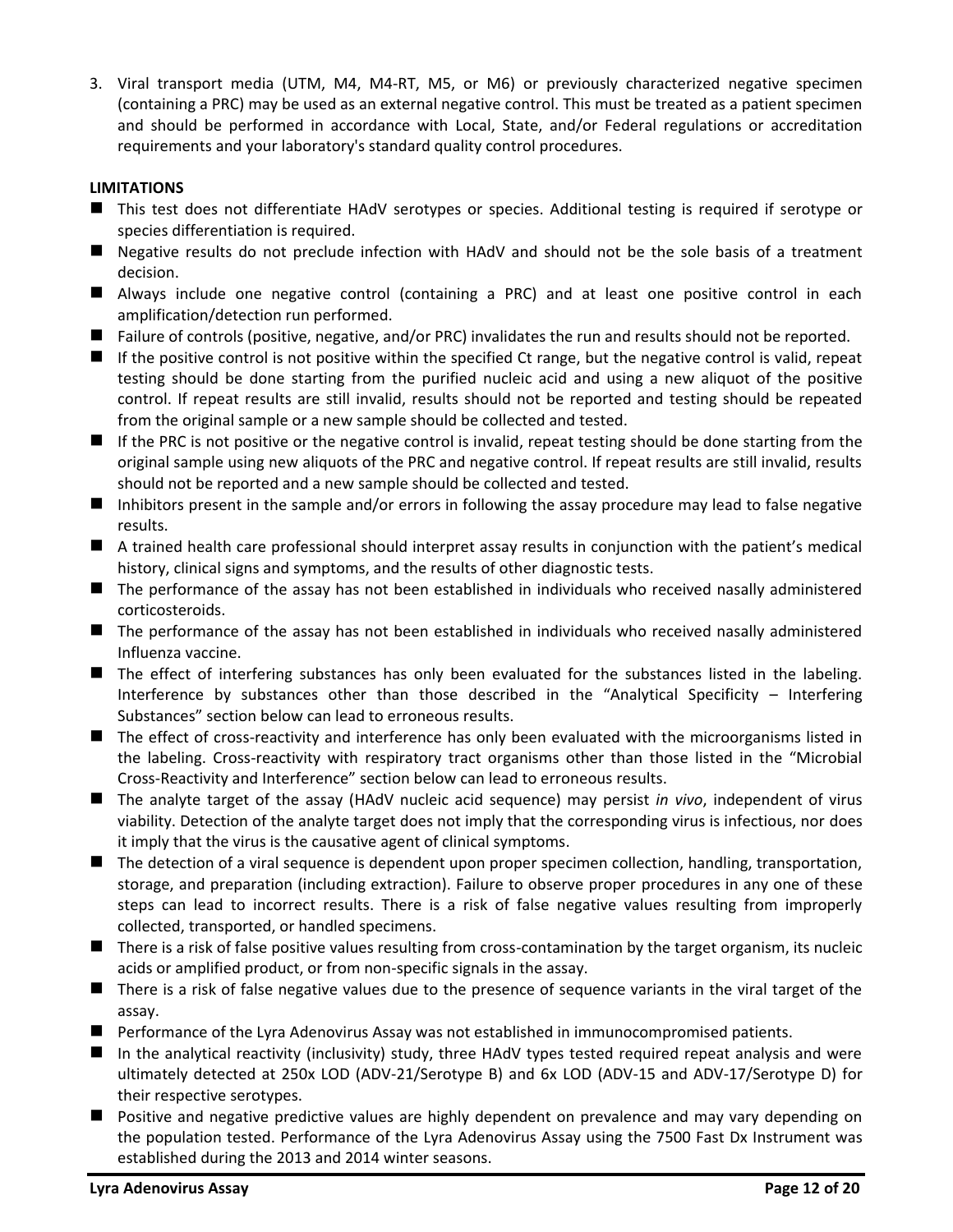## **EXPECTED VALUES**

A prospective clinical study was performed with the Lyra Adenovirus Assay using the 7500 Fast Dx Instrument. Testing was performed with one thousand two hundred and forty-one (1241) nasal and nasopharyngeal swab specimens collected from three sites throughout the United States during the 2013 and 2014 winter seasons (January-March 2013 and December-February 2014). The overall prevalence (all sites combined) for HAdV averaged 2.8%. The table below provides the expected values for HAdV.

| Expected Values for the Winter of 2013 and 2014 (Combined) |          |                                                    |                          |                                                        |                               |
|------------------------------------------------------------|----------|----------------------------------------------------|--------------------------|--------------------------------------------------------|-------------------------------|
| Age                                                        | # Tested | Lyra<br><b>Adenovirus</b><br><b>Assay Positive</b> | <b>Expected</b><br>Value | <b>Total Positive</b><br>by Reference<br><b>Method</b> | <b>Observed</b><br>Prevalence |
| $<$ 1                                                      | 73       | 8                                                  | 11.0%                    |                                                        | 1.4%                          |
| $1$ to 5                                                   | 452      | 60                                                 | 13.3%                    | 24                                                     | 5.3%                          |
| 6 to 10                                                    | 157      | 10                                                 | 6.4%                     | 4                                                      | 2.5%                          |
| 11 to 15                                                   | 67       | 4                                                  | 6.0%                     | $\overline{2}$                                         | 3.0%                          |
| 16 to 21                                                   | 55       | 3                                                  | 5.5%                     |                                                        | 1.8%                          |
| >21                                                        | 437      | 4                                                  | 0.9%                     | 3                                                      | 0.7%                          |
| Total                                                      | 1241     | 89                                                 | 7.2%                     | 35                                                     | 2.8%                          |

### **CLINICAL PERFORMANCE**

The evaluation of the Lyra Adenovirus Assay occurred in a prospective multi-center study using one thousand two hundred and forty-one (1241) fresh specimens collected from the upper respiratory tract at three sites in the United States (one in-house). This data was supplemented with results obtained from testing one hundred five (105) retrospectively selected frozen specimens collected from the upper respiratory tract at a single site in the United States. All of the prospective and retrospective specimens were processed with the NucliSENS easyMag System to extract viral nucleic acids. The 7500 Fast Dx Instrument was used with the Lyra Adenovirus Assay for the amplification and detection of the DNA target.

## **Prospective Clinical Study**

For the prospective study, performance of the Lyra Adenovirus Assay on the 7500 Fast Dx Instrument was compared to an FDA-cleared direct detection kit for respiratory specimens. The kit is a composite method of viral culture with direct fluorescent antigen staining (CDFA) followed by direct fluorescent antibody staining of the specimen (SDFA). A specimen was called positive if either the CDFA or the SDFA were positive. For a specimen to be called negative, it must be negative for both CDFA and SDFA.

The gender and age demographics for the prospectively collected specimens are listed below.

| Age and Gender Distribution for Prospective Clinical Study |        |             |  |
|------------------------------------------------------------|--------|-------------|--|
| Gender                                                     | Female | <b>Male</b> |  |
| Total                                                      | 651    | 590         |  |
| Age                                                        |        |             |  |
| $\leq$ 1                                                   | 31     | 42          |  |
| $1$ to 5                                                   | 210    | 242         |  |
| 6 to 10                                                    | 86     | 71          |  |
| 11 to 15                                                   | 31     | 36          |  |
| 16 to 21                                                   | 33     | 22          |  |
| >21                                                        | 260    | 177         |  |

One thousand two hundred forty-one (1241) fresh specimens were collected and transported to each laboratory for testing with the Lyra Adenovirus Assay. Sites 2 and 3 performed the extraction and testing for all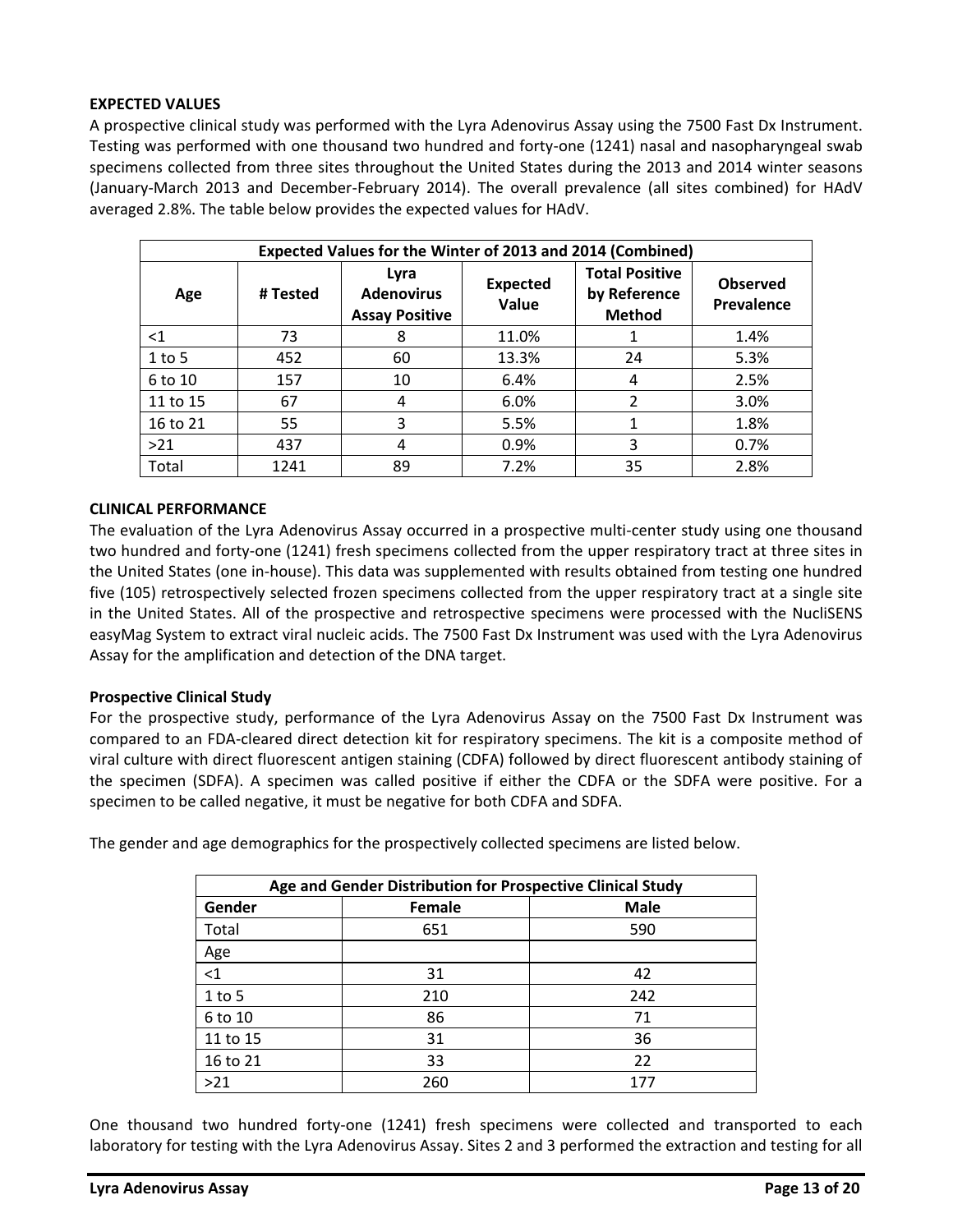samples collected at their site. Specimens collected at site 1 were sent to an in-house testing lab where they were extracted and tested using the Lyra Adenovirus Assay. Samples collected at these sites were extracted within 72 hours of collection using the NucliSENS easyMag System and then tested using the Lyra Adenovirus Assay run on the 7500 Fast Dx Instrument. All reference testing with the comparator method was conducted at an in-house testing lab. Specimens were shipped to this location daily with cold packs and were cultured within 72 hours of collection.

Two (2) specimens were invalid when initially tested with the Lyra Adenovirus Assay. The specimens were retested according to the instructions for use and were invalid upon repeat testing. The specimens have been removed from the data presented below. The table below details the HAdV results for the remaining one thousand two hundred thirty-nine (1239) specimens.

| <b>Combined Site Data - Prospective Samples</b> |                                   |          |                 |  |  |  |
|-------------------------------------------------|-----------------------------------|----------|-----------------|--|--|--|
|                                                 | <b>Comparator: CDFA with SDFA</b> |          |                 |  |  |  |
| Lyra Adenovirus Assay                           | Positive                          | Negative | Total           |  |  |  |
| Positive                                        | 35                                | $54*$    | 89              |  |  |  |
| Negative                                        | 0                                 | 1150     | 1150            |  |  |  |
| Total                                           | 35                                | 1204     | 1239            |  |  |  |
|                                                 | 95% CI                            |          |                 |  |  |  |
| Sensitivity                                     | 35/35                             | 100%     | 90.1% to 100%   |  |  |  |
| Specificity                                     | 1150/1204                         | 95.5%    | 94.2 % to 96.5% |  |  |  |

\*Forty-five (45) of the fifty-four (54) positives were positive by an additional FDA cleared PCR assay. Four (4) of the fifty-four (54) positives were negative by an additional FDA cleared PCR assay. Two (2) of the fifty-four (54) positives were invalid by an additional FDA cleared PCR assay. Three (3) of the fifty-four (54) positives had insufficient volume for additional testing.

# **Retrospectively Selected Specimens**

Due to the low prevalence of adenovirus at the clinical sites during the study period, a set of retrospectively selected samples were also tested. One hundred five (105) frozen nasopharyngeal swab specimens were obtained from a pediatric hospital in the Southern United States. These specimens were selected based on a qualitative result previously generated by an FDA-cleared respiratory panel. All specimens were stored frozen at –70°C until they were shipped to an in-house testing lab where they were extracted and tested with the Lyra Adenovirus Assay and the comparator, an FDA-cleared PCR assay. The operator performing the testing was blinded to the identity of these specimens. The table below shows the agreement of the Lyra Adenovirus Assay with the comparator (an FDA-cleared PCR assay).

| Data from a Single Site - Retrospectively Selected Samples |                                          |          |                |  |  |
|------------------------------------------------------------|------------------------------------------|----------|----------------|--|--|
|                                                            | <b>Comparator: FDA-Cleared PCR Assay</b> |          |                |  |  |
| Lyra Adenovirus Assay                                      | Positive                                 | Negative | Total          |  |  |
| Positive                                                   | 27                                       | $1*$     | 28             |  |  |
| Negative                                                   | 0                                        | 77       | 77             |  |  |
| Total                                                      | 27                                       | 78       | 105            |  |  |
| 95% CI                                                     |                                          |          |                |  |  |
| <b>Positive Percent Agreement</b>                          | 27/27                                    | 100%     | 87.5% to 100%  |  |  |
| <b>Negative Percent Agreement</b>                          | 77/78                                    | 98.7%    | 93.1% to 99.8% |  |  |

\*One (1) of one (1) positive was positive by a third FDA-cleared PCR assay.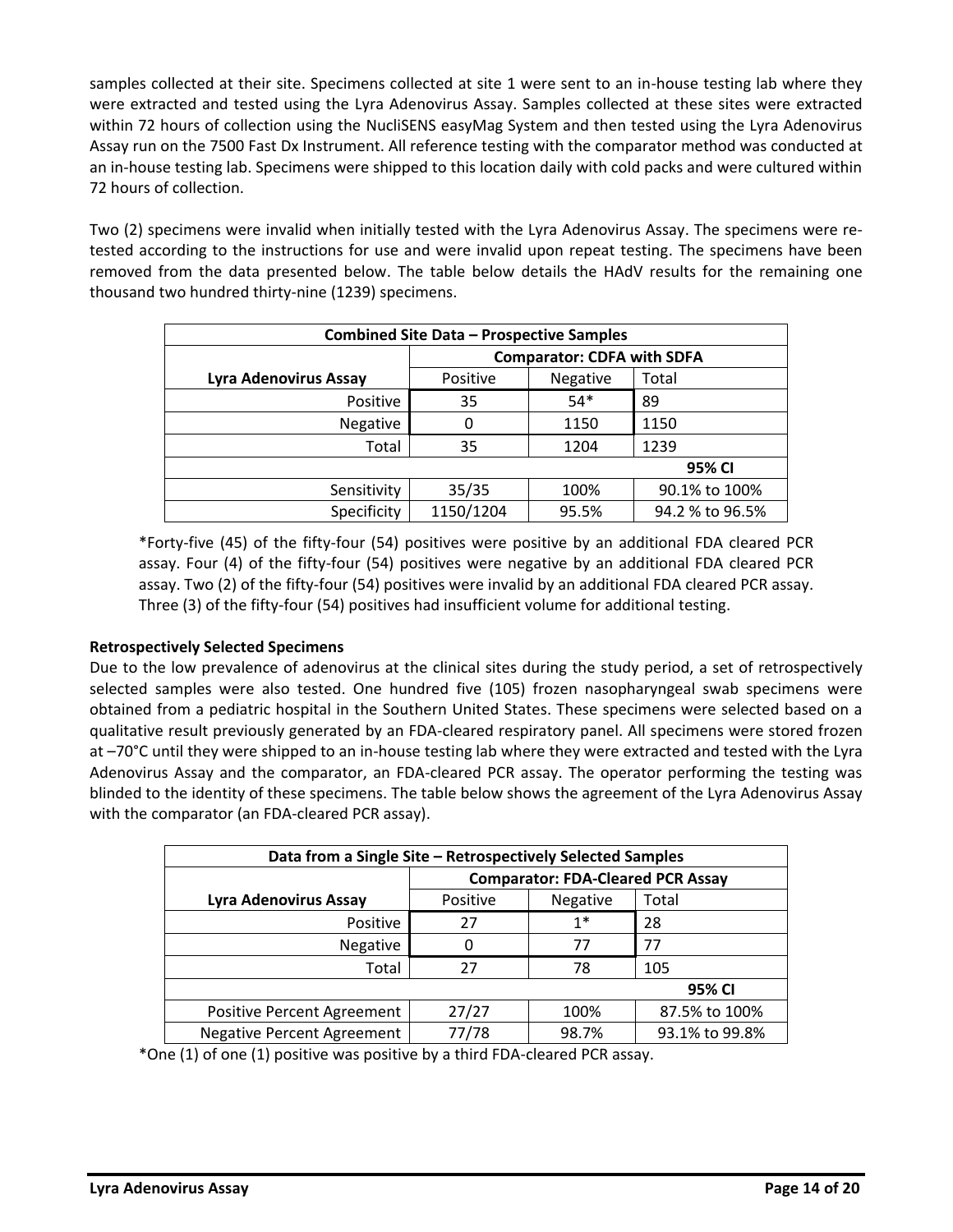### **ANALYTICAL PERFORMANCE**

## **Limit of Detection**

The analytical sensitivity (limit of detection or LOD) of the Lyra Adenovirus Assay was determined using quantified (TCID<sub>50</sub>/mL) stocks of representative serotypes from the six (6) species of HAdV serially diluted in negative nasal matrix. Each dilution tested was extracted in replicates of 20 per concentration using the NucliSENS easyMag System and tested on the 7500 Fast Dx Instrument. Testing was performed with three manufactured device lots. LOD is defined as the lowest concentration at which 95% of all replicates tested positive.

| <b>Summary of LOD Study</b> |                              |               |  |  |
|-----------------------------|------------------------------|---------------|--|--|
| Species/Serotype            | LOD (TCID <sub>50</sub> /mL) | Avg. Ct Value |  |  |
| A/31                        | $8.00 \times 10^{-2}$        | 28.5          |  |  |
| B/3                         | $8.00 \times 10^{-2}$        | 28.3          |  |  |
| C/1                         | $8.00 \times 10^{-2}$        | 28.1          |  |  |
| D/19                        | 1.61 x10 <sup>1</sup>        | 28.6          |  |  |
| E/4                         | $1.00 \times 10^{0}$         | 27.7          |  |  |
| F/41                        | $3.20 \times 10^{-2}$        | 28.9          |  |  |

## **Analytical Reactivity (Inclusivity)**

To verify the Lyra Adenovirus Assay detects the fifty-two (52) known serotypes of HAdV, 49 serotypes were initially tested at or near the species LOD (see above). Higher concentrations were tested if the organism was not detected at the LOD. Each of the 49 serotypes tested was detected by the Lyra Adenovirus Assay. Three types were not detected at 2x LOD. These types were subjected to repeat analysis and were ultimately detected at 250x LOD (ADV-21/Serotype B) and 6x LOD (ADV-ADV-15 and ADV-17/Serotype D) for their respective serotypes.

| <b>HAdV Serotypes Reactivity Summary</b> |          |                                                         |                                           |  |  |
|------------------------------------------|----------|---------------------------------------------------------|-------------------------------------------|--|--|
| <b>Species</b>                           | Serotype | <b>Concentration Tested</b><br>(TCID <sub>50</sub> /mL) | <b>Multiple of LOD</b><br><b>Detected</b> |  |  |
|                                          | HAdV-12  | $1.60 \times 10^{-1}$                                   | 2x LOD                                    |  |  |
| Α                                        | HAdV-18  | $1.60 \times 10^{-1}$                                   | 2x LOD                                    |  |  |
|                                          | HAdV-7   | $1.60 \times 10^{-1}$                                   | 2x LOD                                    |  |  |
|                                          | HAdV-11  | $1.60 \times 10^{-1}$                                   | 2x LOD                                    |  |  |
|                                          | HAdV-14  | $1.60 \times 10^{-1}$                                   | 2x LOD                                    |  |  |
| B                                        | HAdV-16  | $1.60 \times 10^{-1}$                                   | 2x LOD                                    |  |  |
|                                          | HAdV-21  | $2.00 \times 10^{1}$                                    | 250x LOD*                                 |  |  |
|                                          | HAdV-34  | $1.60 \times 10^{-1}$                                   | 2x LOD                                    |  |  |
|                                          | HAdV-35  | $1.60 \times 10^{-1}$                                   | 2x LOD                                    |  |  |
|                                          | HAdV-50  | $1.60 \times 10^{-1}$                                   | 2x LOD                                    |  |  |
|                                          | HAdV-2   | $1.60 \times 10^{-1}$                                   | 2x LOD                                    |  |  |
| $\mathsf{C}$                             | HAdV-5   | $1.60 \times 10^{-1}$                                   | 2x LOD                                    |  |  |
|                                          | HAdV-6   | $1.60 \times 10^{-1}$                                   | 2x LOD                                    |  |  |
| F                                        | HAdV-40  | $6.40 \times 10^{-2}$                                   | 2x LOD                                    |  |  |
| D                                        | HAdV-8   | $3.22 \times 10^{-1}$                                   | 2x LOD                                    |  |  |
|                                          | HAdV-9   | $3.22 \times 10^{-1}$                                   | 2x LOD                                    |  |  |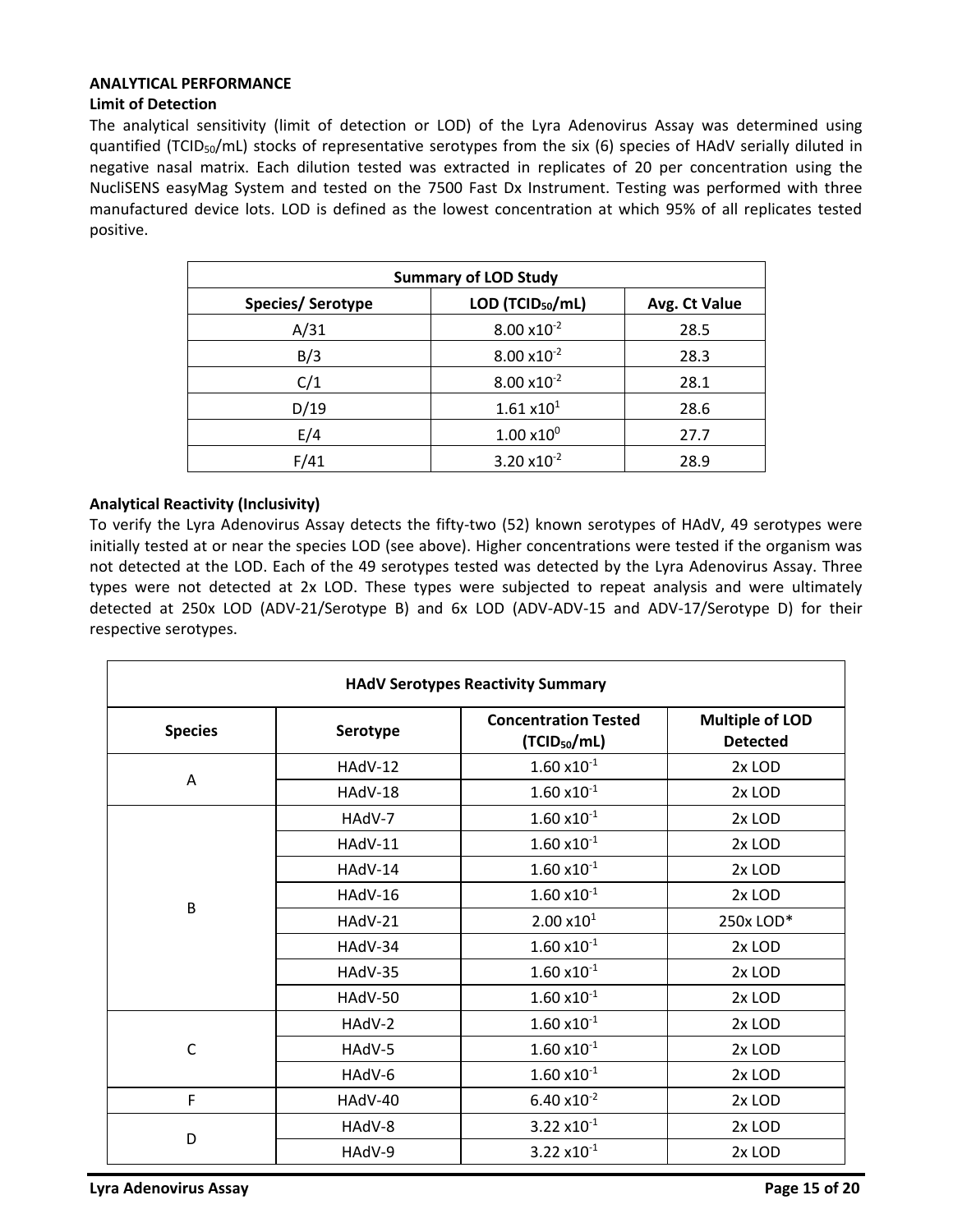| <b>Species</b> | Serotype | <b>Concentration Tested</b><br>(TCID <sub>50</sub> /mL) | <b>Multiple of LOD</b><br><b>Detected</b> |  |  |
|----------------|----------|---------------------------------------------------------|-------------------------------------------|--|--|
|                | HAdV-10  | $3.22 \times 10^{-1}$                                   | 2x LOD                                    |  |  |
|                | HAdV-13  | $3.22 \times 10^{-1}$                                   | 2x LOD                                    |  |  |
|                | HAdV-15  | $9.66 \times 10^{1}$                                    | 6x LOD*                                   |  |  |
|                | HAdV-17  | $9.66 \times 10^{1}$                                    | 6x LOD*                                   |  |  |
|                | HAdV-20  | $3.22 \times 10^{-1}$                                   | 2x LOD                                    |  |  |
|                | HAdV-22  | $3.22 \times 10^{-1}$                                   | 2x LOD                                    |  |  |
|                | HAdV-23  | $3.22 \times 10^{-1}$                                   | 2x LOD                                    |  |  |
|                | HAdV-24  | $3.22 \times 10^{-1}$                                   | 2x LOD                                    |  |  |
|                | HAdV-25  | $3.22 \times 10^{-1}$                                   | 2x LOD                                    |  |  |
|                | HAdV-26  | $3.22 \times 10^{-1}$                                   | 2x LOD                                    |  |  |
|                | HAdV-27  | $3.22 \times 10^{-1}$                                   | 2x LOD                                    |  |  |
|                | HAdV-28  | $3.22 \times 10^{-1}$                                   | 2x LOD                                    |  |  |
|                | HAdV-29  | $3.22 \times 10^{-1}$                                   | 2x LOD                                    |  |  |
|                | HAdV-30  | $3.22 \times 10^{-1}$                                   | 2x LOD                                    |  |  |
|                | HAdV-32  | $3.22 \times 10^{-1}$                                   | 2x LOD                                    |  |  |
|                | HAdV-33  | $3.22 \times 10^{-1}$                                   | 2x LOD                                    |  |  |
|                | HAdV-36  | $3.22 \times 10^{-1}$                                   | 2x LOD                                    |  |  |
|                | HAdV-37  | $3.22 \times 10^{-1}$                                   | 2x LOD                                    |  |  |
|                | HAdV-39  | $3.22 \times 10^{-1}$                                   | 2x LOD                                    |  |  |
|                | HAdV-43  | $3.22 \times 10^{-1}$                                   | 2x LOD                                    |  |  |
|                | HAdV-44  | $3.22 \times 10^{-1}$                                   | 2x LOD                                    |  |  |
|                | HAdV-45  | $3.22 \times 10^{-1}$                                   | 2x LOD                                    |  |  |
|                | HAdV-46  | $3.22 \times 10^{-1}$                                   | 2x LOD                                    |  |  |
|                | HAdV-47  | $3.22 \times 10^{-1}$                                   | 2x LOD                                    |  |  |
|                | HAdV-48  | $3.22 \times 10^{-1}$                                   | 2x LOD                                    |  |  |
|                | HAdV-49  | $3.22 \times 10^{-1}$                                   | 2x LOD                                    |  |  |
|                | HAdV-51  | $3.22 \times 10^{-1}$                                   | 2x LOD                                    |  |  |

\*HAdV-15, HAdV-17, and HAdV-21 required repeat testing and were ultimately found to be detected at 6x LOD (HAdV-15 and HAdV-17) and 250x LOD (HAdV-21).

*NOTE: Most viruses were re-grown and quantified in TCID<sup>50</sup> (50% Tissue Culture Infectious Dose) for LOD determination. The unit TCID<sup>50</sup> is a measure of infectivity or cytotoxicity rather than number of organisms or copies of nucleic acid. Variability in TCID50/mL may not accurately reflect differences in the relative sensitivity of detection between different strains of the same organism.*

HAdV Species D serotypes 38 and 42 and Species G serotype 52 (often associated with conjunctivitis and gastroenteritis) were not evaluated for inclusivity as the sponsor could not obtain these strains. Instead, the manufacturer conducted an *in silico* analysis where they aligned their probe and primers with the target regions from a single sequence (obtained from GenBank) for each of these adenovirus types. The alignments showed that 100% agreement of the forward primer with types 38, 42, and 52. For the reverse primer, there were 3 mismatches detected on the sequences for types 38 and 42 (84% homology) and 2 mismatches with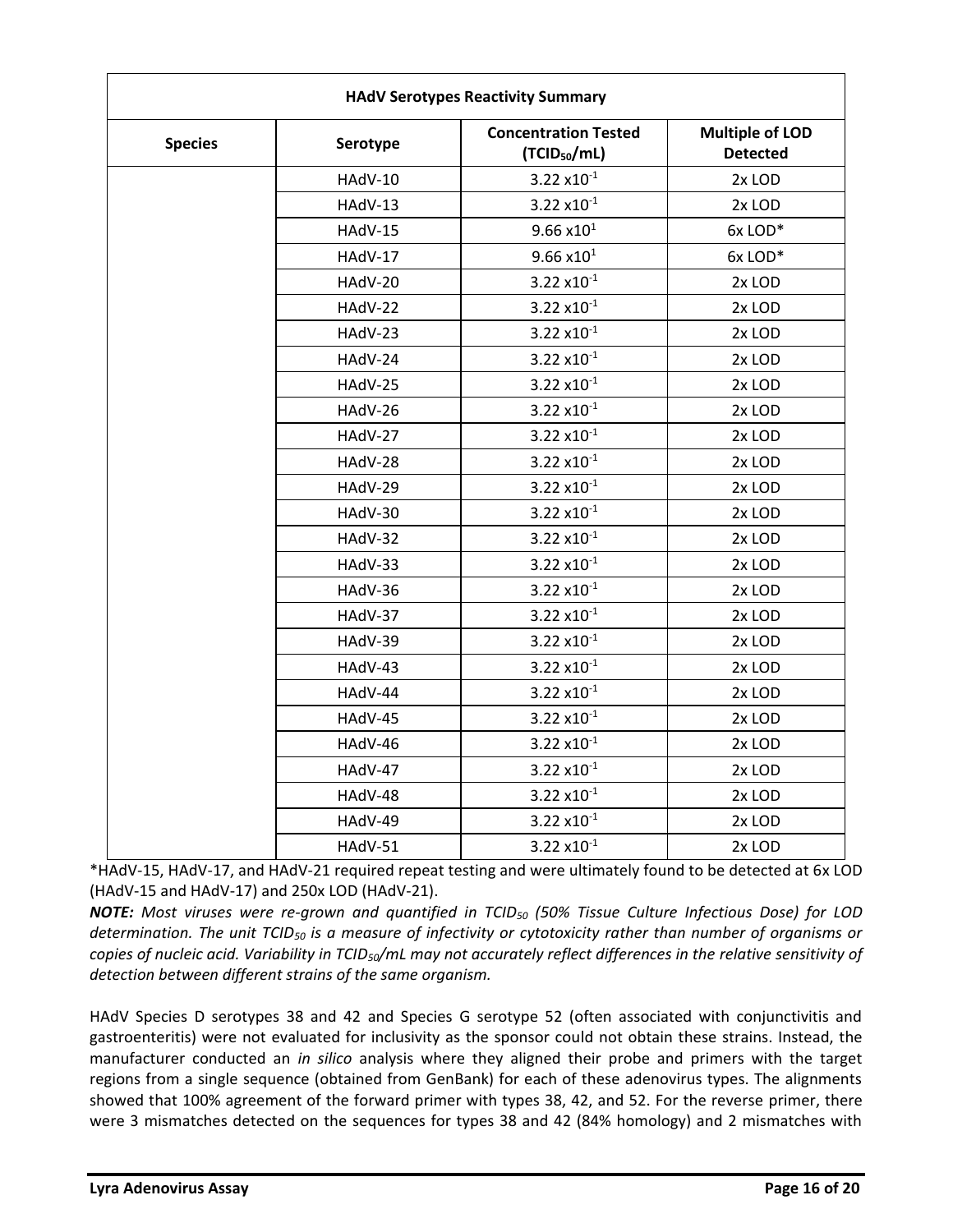the sequence for type 52 (89.5% homology). For the probe, there was 100% agreement with types 38 and 42 and 3 mismatches with the sequence for type 52 (85% homology).

# **Reproducibility Study**

The reproducibility of the Lyra Adenovirus Assay was evaluated at three (3) laboratory sites (two external, one in-house). The reproducibility panel consisted of four (4) simulated samples that include moderate positive (5x LOD) and low positive (2x LOD), high negative (0.5x LOD), and negative (ADV Negative Nasal Matrix) samples. HAdV positive panel members were created by spiking HAdV type 31 into negative nasal matrix. The panels and controls (ADV Positive Control and ADV Negative Control) were extracted with the NucliSENS easy MAG System and tested with the Lyra Adenovirus Assay run on the 7500 Fast Dx Instrument. Panels and controls were tested at each site by 2 operators for 5 non-consecutive days (triplicate testing  $x$  2 operators  $x$  3 replicates x 5 days x 3 sites = 90 results per level for each virus). The LOD values were based on the values obtained in the LOD study.

| <b>Reproducibility Results - 7500 Fast Dx</b> |                                 |                         |         |                             |                         |         |                             |                  |         |                             |                           |     |
|-----------------------------------------------|---------------------------------|-------------------------|---------|-----------------------------|-------------------------|---------|-----------------------------|------------------|---------|-----------------------------|---------------------------|-----|
| Panel                                         |                                 | Site 1                  |         |                             | Site 2                  |         |                             | Site 3           |         |                             | <b>Combined Site Data</b> |     |
| <b>Member ID</b>                              | Rate of<br><b>Detectio</b><br>n | <b>AVE</b><br><b>Ct</b> | %<br>CV | Rate of<br><b>Detection</b> | <b>AVE</b><br><b>Ct</b> | %<br>CV | Rate of<br><b>Detection</b> | <b>AVE</b><br>Ct | %<br>CV | Rate of<br><b>Detection</b> | <b>AVE</b><br><b>Ct</b>   | %CV |
| HAdV<br>High<br>Negative<br>$(0.5x$ LOD)      | 30/30                           | 29.0                    | 4.9     | 30/30                       | 28.9                    | 4.2     | $26/30*$                    | 27.8             | 8.8     | 86/90*                      | 28.6                      | 6.2 |
| HAdV<br>Low<br>Positive<br>$(2x$ LOD)         | 30/30                           | 26.7                    | 2.3     | 30/30                       | 26.2                    | 3.0     | 30/30                       | 26.1             | 9.3     | 90/90                       | 26.4                      | 5.9 |
| HAdV<br>Moderate<br>Positive<br>$(5x$ LOD)    | 30/30                           | 25.2                    | 1.7     | 30/30                       | 24.8                    | 3.0     | 30/30                       | 24.1             | 6.8     | 90/90                       | 24.8                      | 4.8 |
| HAdV<br>Negative<br>Nasal<br>Matrix           | 0/30                            | N/A                     | N/A     | 0/30                        | N/A                     | N/A     | 0/30                        | N/A              | N/A     | 0/90                        | N/A                       | N/A |
| HAdV<br>Positive<br>Control                   | 30/30                           | 20.5                    | 2.5     | 30/30                       | 18.2                    | 3.9     | 30/30                       | 17.1             | 3.7     | 90/90                       | 18.6                      | 8.5 |
| HAdV<br>Negative<br>Control                   | 0/30                            | N/A                     | N/A     | 0/30                        | N/A                     | N/A     | 0/30                        | N/A              | N/A     | 0/90                        | N/A                       | N/A |

\*One replicate was removed from the analysis because it had an invalid PRC result. Three replicates incorrectly tested negative.

## **Microbial Cross-reactivity and Interference**

The analytical specificity of the Lyra Adenovirus Assay was evaluated by testing a panel consisting of 30 viral, 26 bacterial, and 1 yeast strain representing respiratory pathogens or flora commonly present in the nasopharynx. The organisms were tested in the presence and absence of 2x LOD HAdV to determine if there was interference or cross-reactivity, respectively. Samples were extracted using the NucliSENS easyMAG instrument and tested in triplicate. All HAdV positive samples remained positive and all HAdV negative samples remained negative, indicating that there was no interference or cross-reactivity in the presence of the organisms tested. Each microorganism was tested three times, once in the presence of HAdV type 4, once in the presence of HAdV type 31, and once in the presence of negative nasal matrix.

Organisms used for the study were the following:

|                           | <b>Concentration tested</b> | Lyra Adenovirus Assay Result |                                     |  |  |
|---------------------------|-----------------------------|------------------------------|-------------------------------------|--|--|
| <b>Organism</b>           | (TCID50/mL or<br>CFU/mL)    | Interference<br>(+ HAdV)     | <b>Cross-reactivity</b><br>(- HAdV) |  |  |
| Bordetella pertussis      | $9.08E + 08$                | Positive                     | Negative                            |  |  |
| Bordetella bronchiseptica | 5.40E+08                    | Positive                     | <b>Negative</b>                     |  |  |
| Chlamydophila pneumoniae  | $0.11$ ng/ $\mu$ L          | Positive                     | Negative                            |  |  |
| Chlamydia trachomatis     | 2.10E+06                    | Positive                     | Negative                            |  |  |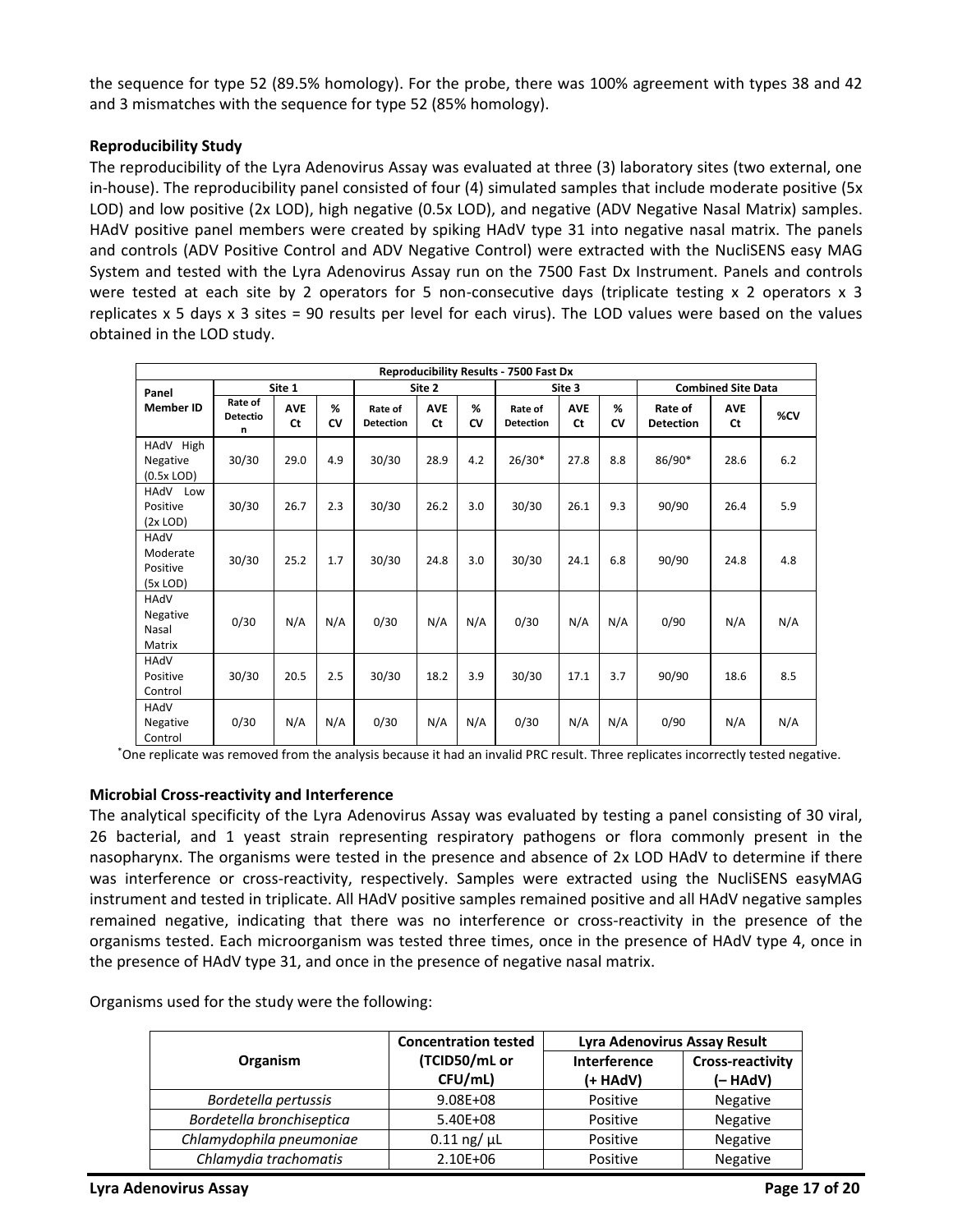|                              | <b>Concentration tested</b> | Lyra Adenovirus Assay Result |                         |  |  |
|------------------------------|-----------------------------|------------------------------|-------------------------|--|--|
| Organism                     | (TCID50/mL or               | Interference                 | <b>Cross-reactivity</b> |  |  |
|                              | CFU/mL)                     | (+ HAdV)                     | $(-HAdV)$               |  |  |
| Legionella pneumophila       | 1.42E+09                    | Positive                     | Negative                |  |  |
| Mycobacterium intracellualre | 1.53E+09                    | Positive                     | Negative                |  |  |
| Mycobacterium tuberculosis   | 9.30E+06                    | Positive                     | Negative                |  |  |
| Mycobacterium avium          | 3.18E+09                    | Positive                     | Negative                |  |  |
| Mycoplasma pneumoniae        | 3.16E+06                    | Positive                     | Negative                |  |  |
| Haemophilus influenzae       | 4.00E+08                    | Positive                     | Negative                |  |  |
| Pseudomonas aeruginosa       | 1.32E+09                    | Positive                     | Negative                |  |  |
| Proteus vulgaris             | 6.53E+08                    | Positive                     | Negative                |  |  |
| Proteus mirabilis            | 1.19E+09                    | Positive                     | Negative                |  |  |
| Neisseria gonorrhoeae        | 1.40E+09                    | Positive                     | Negative                |  |  |
| Neisseria meningitidis       | 1.29E+08                    | Positive                     | Negative                |  |  |
| Neisseria mucosa             | $1.61E + 08$                | Positive                     | Negative                |  |  |
| Klebsiella pneumoniae        | 9.75E+08                    | Positive                     | Negative                |  |  |
| Escherichia coli             | 1.13E+09                    | Positive                     | Negative                |  |  |
| Moraxella catarrhalis        | 1.26E+09                    | Positive                     | Negative                |  |  |
| Corynebacterium diptheriae   | 3.44E+08                    | Positive                     | Negative                |  |  |
| Lactobacillus plantarum      | 3.18E+08                    | Positive                     | Negative                |  |  |
| Streptococcus pneumoniae     | 1.43E+08                    | Positive                     | Negative                |  |  |
| Streptococcus pyogenes       | 6.38E+08                    | Positive                     | Negative                |  |  |
| Streptococcus salivarius     | 5.40E+08                    | Positive                     | Negative                |  |  |
| Staphylococcus epidermidis   | 9.23E+08                    | Positive                     | Negative                |  |  |
| Staphylococcus aureus        | 6.08E+08                    | Positive                     | Negative                |  |  |
| Candida albican              | 9.70E+07                    | Positive                     | Negative                |  |  |
| Coronavirus 229E             | 2.46E+07                    | Positive                     | Negative                |  |  |
| Coronavirus NL63             | $1.41E + 04$                | Positive                     | Negative                |  |  |
| Coronavirus OC43             | 2.42E+07                    | Positive                     | Negative                |  |  |
| Coxsackievirus B4            | 2.00E+07                    | Positive                     | Negative                |  |  |
| Coxsackievirus B5/10/2006    | $3.62E + 05$                | Positive                     | Negative                |  |  |
| Cytomegalovirus              | 2.14E+06                    | Positive                     | Negative                |  |  |
| Echovirus 6                  | 7.60E+08                    | Positive                     | Negative                |  |  |
| Echovirus 7                  | 4.45E+06                    | Positive                     | Negative                |  |  |
| Echovirus 9                  | 2.17E+07                    | Positive                     | Negative                |  |  |
| Echovirus 11                 | 2.17E+05                    | Positive                     | Negative                |  |  |
| Enterovirus 70               | 2.41E+06                    | Positive                     | Negative                |  |  |
| Enterovirus 71               | 2.03E+05                    | Positive                     | Negative                |  |  |
| <b>Epstein Barr Virus</b>    | $9.27E + 07$                | Positive                     | Negative                |  |  |
| HSV Type 1 MacIntyre Strain  | 5.89E+06                    | Positive                     | Negative                |  |  |
| HSV Type 2 Strain G          | 1.96E+06                    | Positive                     | Negative                |  |  |
| Human Metapneumovirus (A1)   | 3.66E+05                    | Positive                     | Negative                |  |  |
| Human Rhinovirus 45          | 2.94E+04                    | Positive                     | Negative                |  |  |
| Human Rhinovirus 52          | 2.63E+04                    | Positive                     | Negative                |  |  |
| Influenza A/Mexico/4108/2009 | 4.08E+05                    | Positive                     | Negative                |  |  |
| Influenza A/Port Chalmers    | 3.55E+08                    | Positive                     | Negative                |  |  |
| Influenza B/Florida/04/2006  | 1.54E+06                    | Positive                     | Negative                |  |  |
| Measles                      | 1.95E+06                    | Positive                     | Negative                |  |  |
| <b>Mumps Virus</b>           | 2.75E+08                    | Positive                     | Negative                |  |  |
| Parainfluenza Type 1         | 3.97E+06                    | Positive                     | Negative                |  |  |
| Parainfluenza Type 2         | 3.15E+08                    | Positive                     | Negative                |  |  |
| Parainfluenza Type 3         | 2.36E+07                    | Positive                     | Negative                |  |  |
| Parainfluenza Type 4A        | 1.04E+05                    | Positive                     | Negative                |  |  |
| RSV A (Long)                 | 4.36E+04                    | Positive                     | Negative                |  |  |
| RSV B (Wash/18537/62)        | 3.43E+05                    | Positive                     | Negative                |  |  |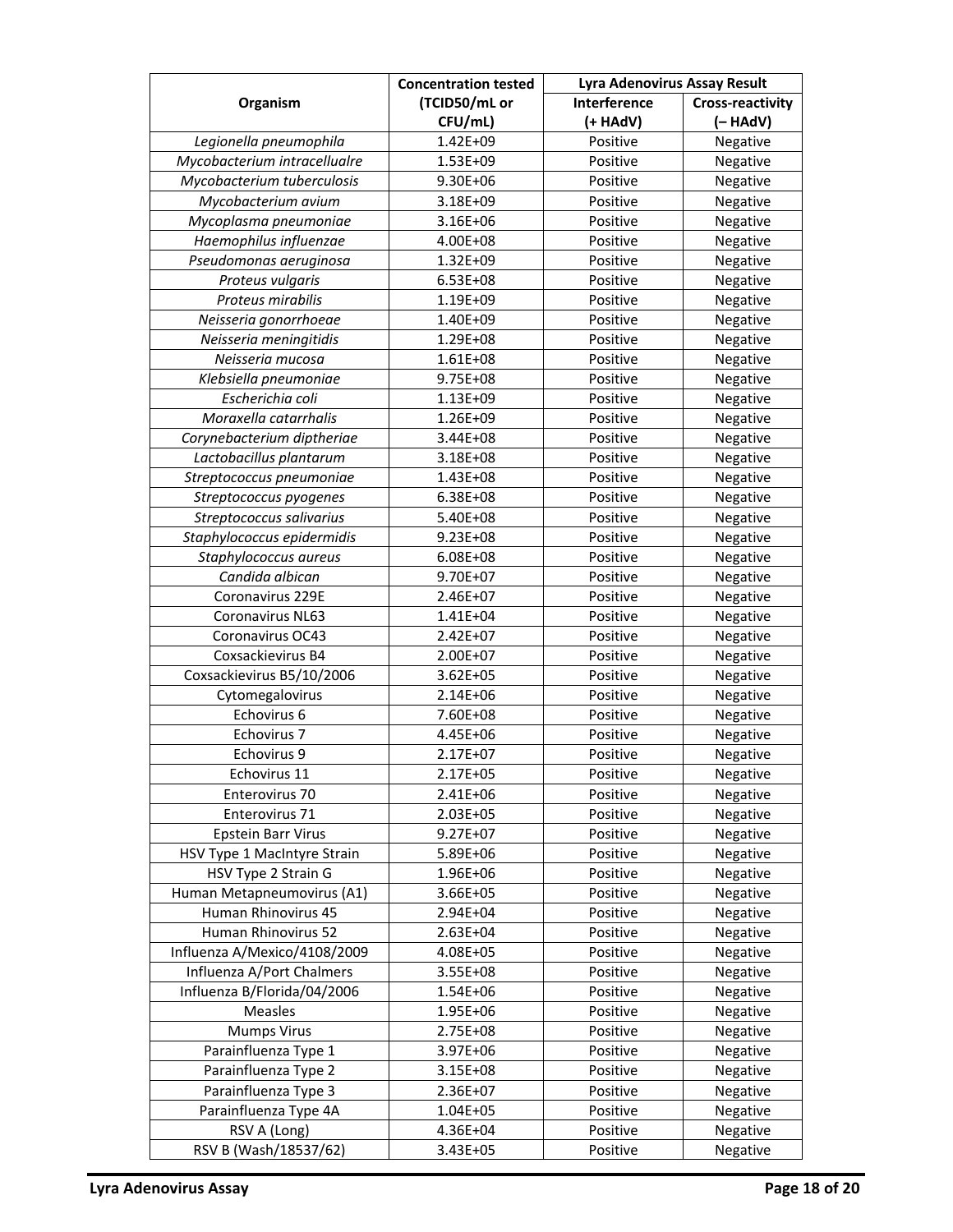|                        | <b>Concentration tested</b> | Lyra Adenovirus Assay Result |                         |  |
|------------------------|-----------------------------|------------------------------|-------------------------|--|
| <b>Organism</b>        | (TCID50/mL or               | <b>Interference</b>          | <b>Cross-reactivity</b> |  |
|                        | CFU/mL)                     | (+ HAdV)                     | (– HAdV)                |  |
| Varicella Zoster Virus | $1.11E + 04$                | Positive                     | <b>Negative</b>         |  |

# **Analytical Specificity – Interfering Substances**

The performance of Lyra Adenovirus Assay was evaluated with potentially interfering substances that may be present in nasopharyngeal specimens. The 11 potentially interfering substances were evaluated using HAdV at a concentration of 2x LOD. Each interfering substance was tested three times, once in the presence of HAdV type 4, once in the presence of HAdV type 31, and once in the presence of negative nasal matrix. All HAdV positive samples remained positive and all HAdV negative samples remained negative, indicating that there was no interference in the presence of the substances tested.

| <b>Substance Name</b>                                                      | <b>Concentration Tested</b>                                          |
|----------------------------------------------------------------------------|----------------------------------------------------------------------|
| Mucin (Bovine Submaxillary Gland, type I-S)                                | $60 \mu g/mL$                                                        |
| Blood (human), EDTA anticoagulated                                         | $2\%$ (vol/vol)                                                      |
| Neo-Synephrine                                                             | 15% (vol/vol)                                                        |
| Afrin Nasal Spray                                                          | 15% (vol/vol)                                                        |
| Zicam Homeopathic Non-Drowsy<br>Allergy<br>Relief No Drip Liquid Nasal Gel | 5% (vol/vol)                                                         |
| Saline Nasal Spray                                                         | 15% (vol/vol) of dose                                                |
| <b>Throat Lozenges</b>                                                     | 0.68 g/mL; 1/18 drop, crushed; active ingredients: 1.7 mg/mL menthol |
| Zanamivir                                                                  | $3.3 - 5$ mg/mL                                                      |
| Tobramycin                                                                 | $4.0 \mu g/mL$                                                       |
| Mupirocin                                                                  | $6.6 - 10$ mg/mL                                                     |
| Oseltamivir phosphate                                                      | 7.5-25 mg/mL                                                         |

## **Carry-over and Cross-contamination Study**

A carry-over study was conducted using a 96-sample panel consisting of 48 high positive (1.0 x  $10^5$  TCID<sub>50</sub>/mL HAdV type 4) and 48 negative specimens (negative nasal matrix). The high positive samples were extracted and added to the plate in a checkerboard pattern that alternated with the negative samples. This testing was repeated over a 5 day period. There was no evidence of carry-over/cross contamination with the Lyra Adenovirus Assay using the NucliSens easyMAG automated nucleic acid extraction instrument and the 7500 Fast Dx instrument.

## **ADDITIONAL SOURCE MATERIAL**

- 1. Guidance on Informed Consent for In Vitro Diagnostic Device Studies Leftover Human Specimens that are Not Individually Identifiable (April 2006) – [http://www.fda.gov/cdrh/oivd/guidance/1588.pdf.](http://www.fda.gov/cdrh/oivd/guidance/1588.pdf)
- 2. Draft Guidance on Nucleic Acid Based In Vitro Diagnostic Devices for Detection of Microbial Pathogens (Dec 2005) – [http://www.fda.gov/cdrh/oivd/guidance/1560.html.](http://www.fda.gov/cdrh/oivd/guidance/1560.html)
- 3. CLSI EP17-A: Guidance for Protocols for Determination of Limits of Detection and Limits of Quantitations (Vol. 2, No. 34) (Oct 2004).
- 4. CLSI MM13-A: Guidance for the Collection, Transport, Preparation and Storage of Specimens for Molecular Methods (Vol. 25, No. 31) (Dec 2005).
- 5. CLSI EP7-A2: Guidance for Interference Testing in Clinical Chemistry (Vol. 25, No.27 Second Ed) (Nov 2005).
- 6. CLSI EP12-A: Guidance for User Protocol for Evaluation of Qualitative Test Performance (Vol. 22, No. 14) (Sept 2002).
- 7. CLSI MM6-A: Guidance for the Quantitative Molecular Methods for Infectious Diseases (Vol. 23, No.28) (Oct 2003).
- 8. CLSI EP5-A2: Guidance for Evaluation of Precision Performance of Quantitative Measurement Methods (Vol. 24, No. 25 Second Ed.) (Aug 2004).